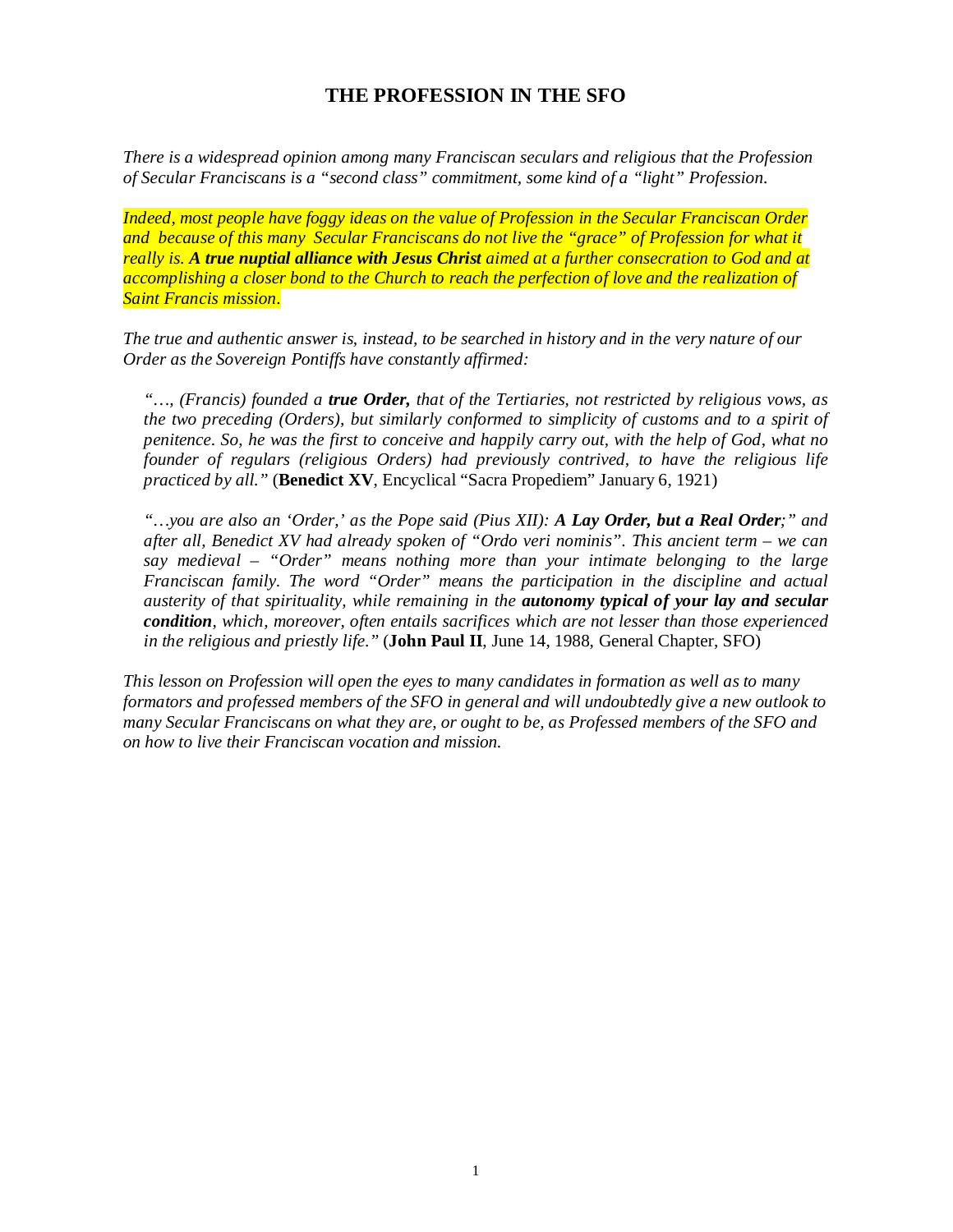# **PROFESSION IN THE SFO: GIFT AND COMMITMENT**

#### *Fr. Felice Cangelosi OFM Cap*

#### **I. PROFESSION, A GIFT OF THE SPIRIT**

The Brothers and Sisters called to the Franciscan life in the Secular Fraternity make their Profession during a specific celebration according to the Ritual proper to the SFO. This aspect is by no means insignificant, because the celebration constitutes the foundational moment of the identity of the professed, and is simultaneously the condition for a dialogue to take place in response to God's action. In fact, the consequences of the commitment a human being expresses by means of a promise derive from a prior commitment, that of God to man. The celebration of Profession testifies to all of this, because it is God's action and a saving event: it is a moment when salvation reaches the faithful, enabling them to make a promise to live the Franciscan gospel life and producing in them particular effects of grace, by which they are deputed to specific tasks within the People of God. Only a person sanctified in the liturgical action, where (s)he fully experiences the immensity and force of God's love, can be capable of a loving response. On the other hand, the celebration reflects the Church's understanding of Profession in the Secular Franciscan Order. The liturgy, in fact, is always a *confessio fidei,* since in it, i.e. in its enactment during the ritual action, the Church proclaims authentically its own faith in the mystery of salvation, which is actualised in and for the faithful.

#### **1. The grace of Profession**

Those who make profession in the SFO say: "since the Lord has given me this grace, I renew my baptismal promises and consecrate myself to the service of His kingdom" (*Formula of Profession*). Dedication to the service of the kingdom comes about because the Lord gives a person the grace to consecrate himself to the cause of the Kingdom. Profession is a grace and gift of the Spirit. Not only is *the Holy Spirit the source of the vocation of secular Franciscans* (*Const* 11), since they are *urged on by the Spirit* to reach the perfection of charity in accordance with their own secular state (*Rule* 2); Profession also comes about by the working of the same Spirit. Therefore the "Preliminary Notes" of the Ritual (cfr. n. 7) state that "The SFO Ritual ... should fittingly display the *gift of the Spirit and the evangelical life-project proper to the Secular Franciscan Order".*

The reference is first to the gift of the Spirit, and then to the gospel life-project, since the latter is neither conceivable nor possible without the forestalling inspiration of the grace of the Spirit. For the same reason, the candidates declare their intent to live the gospel life after the Holy Spirit has been invoked upon them:

 "Lord, watch over these your servants. May the Spirit of your love penetrate their hearts, so that your grace will strengthen them to keep their commitment to the gospel life." (*Ritual* II,30).

#### **2. Profession: an action of the Church**

Profession comes about through God's intervention. But since God always acts through Christ, whose sacred humanity is the meeting point between God and man, and since today Christ lives and acts through the Church, it follows that Profession is simultaneously the action of Christ and of the Church, i.e. of the whole Body of Christ, Head and members. The language of the Constitutions is significant (42,1), defining Profession as a *solemn ecclesial act* (action), as is that of the Ritual ("Preliminary Notes" n. 13) which declares it as *by its nature a public and ecclesial fact.* It is both the one and the other: Profession is not only an action, it is also an event, or rather, a saving *kairòs,*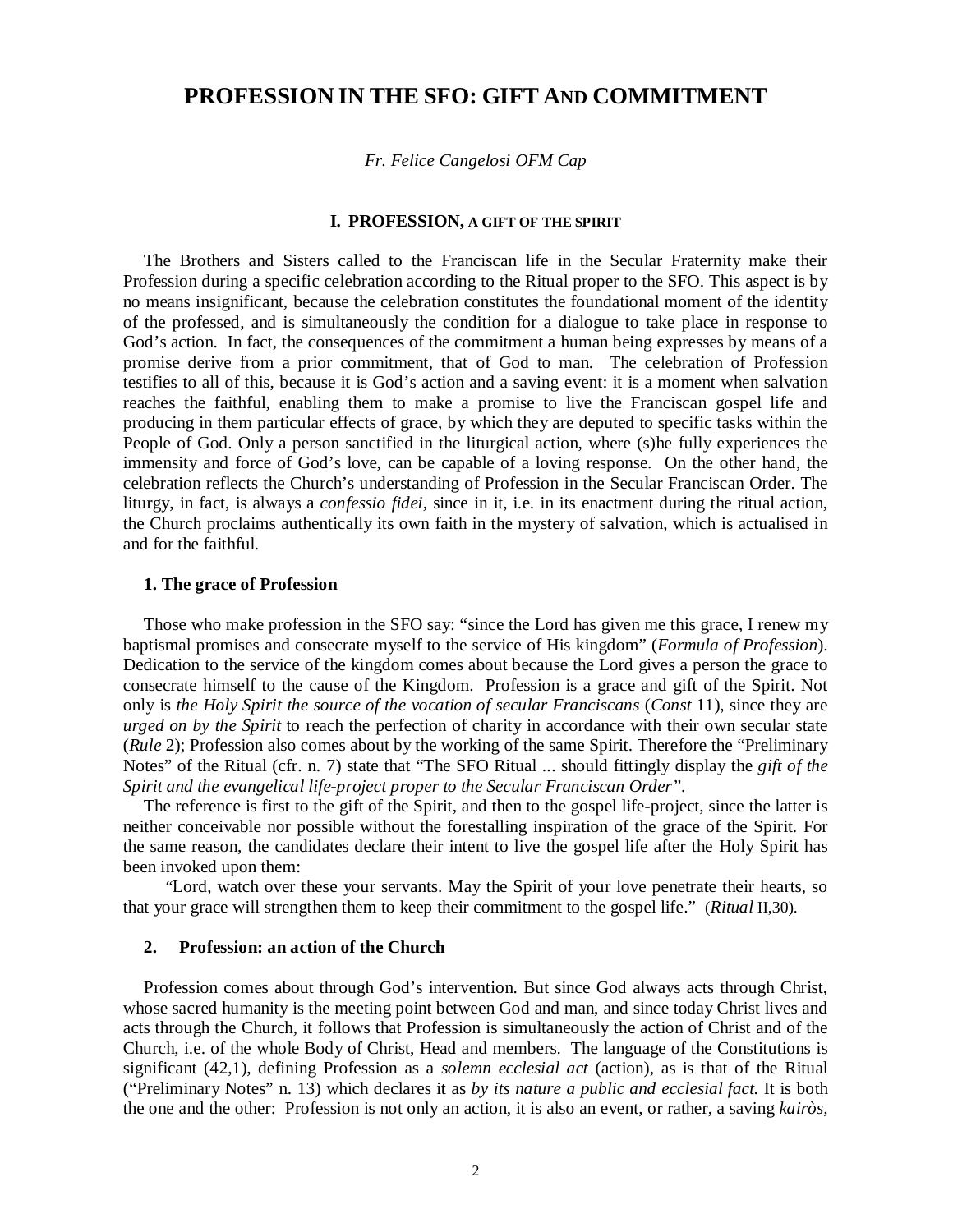a moment of salvation.

#### **3. Profession and Fraternity**

While maintaining the truth that Profession is by nature an ecclesial fact, an action of Christ and of the Church, the question arises: who are the subjects who concretely perform that action, or rather, how and in whom is the action of Christ and the Church manifested?

By Church the Ritual understands a particular liturgical assembly, made up of the people and the community of brothers and sisters, in other words, of the local fraternity of the Secular Order. The *local fraternity makes the presence and action of the Church visible primarily in the Profession.*  Therefore "*Profession, since it is* by nature a public and ecclesial fact, *must be celebrated in the presence of the fraternity*" (*Ritual*, Preliminary Notes, n. 13)*.* 

The ultimate reason for this norm is found in the reality of the local fraternity: *it is a visible sign of the Church,* which is a community of faith and love (cfr. *Rule* 22; *Ritual* II, 29 d). The local fraternity is and must be a genuine ecclesial cenacle. By the same token, "secular Franciscans, gathered in fraternity and in union of spirit with all the People of God, *celebrate the mystery of salvation* revealed and communicated to us in Christ, with prayers and thanksgiving and renewing their promises to live a new life" (*Ritual*, Preliminary Notes, n. 3).

For this reason Profession is made in the presence of the assembled fraternity, which accepts the candidates' request, since Profession is a gift given by the Father to that fraternity by incorporating new members into it. Grateful for the gift, the Fraternity is united to the prayer of those making profession, so that the Holy Spirit may bring to fulfilment the work He has begun.

The Ritual further develops these links with the Fraternity which the Profession or promise to live the gospel life creates. Profession produces «incorporation into the Secular Franciscan Order»; it therefore implies incorporation into a family – the Franciscan family - which is life-giving, with all the consequences that derive from belonging to the same spiritual family.

At the same time, Profession determines reciprocal attitudes, sentiments, relationships, duties and rights, etc. The "Preliminary Notes" (n. 14) of the Ritual, speaking of the nature of Profession in the SFO, say that it involves "the trust of the candidate, who relies on the help of the Rule of the SFO and of the Fraternity. Indeed the candidate will feel that (s)he is guided and helped by the Rule approved by the Church, and will experience the joy of participating in the journey of the gospel life with many brothers and sisters, from whom (s)he can receive but to whom (s)he can also give something. Once incorporated into the local Fraternity, which is a cell of the Church, (s)he will make his/her contribution to the renewal of the entire Church".

These statements in the Ritual show:

- *the liturgical foundation* both of the Fraternity, which is essentially made up of reciprocal relationships, precisely as St Francis intended;

- the *liturgical foundation* of belonging to the SFO. For this reason, in the formula of Profession we find the invocation: "May the grace of the Holy Spirit, the intercession of the Blessed Virgin and of St Francis and the *fraternal communion* help me always so that I may attain the perfection of Christian charity" (*Ritual* II,31). The same need is expressed by the minister who receives the Profession: "Let us give thanks to God i*n this Fraternity* of the Secular Franciscan Order. *Your incorporation into it* is a reason for hope and joy in the hearts of all the brothers and sisters" (*Ritual* II, 32).

Two key *fraternal values* of Profession in the Secular Franciscan Order emerge from the texts we have quoted.

1. It entails and produces *the entrusting of self to the Fraternity on the part of the candidate.* In Profession a covenant is established with the Brothers and Sisters, which can never be disregarded. The sacred bond of Profession, through which a perpetual commitment is established with God, (cfr. *Rule* 2; *Const* 42,2), has a number of fraternal sides to it which must be understood and lived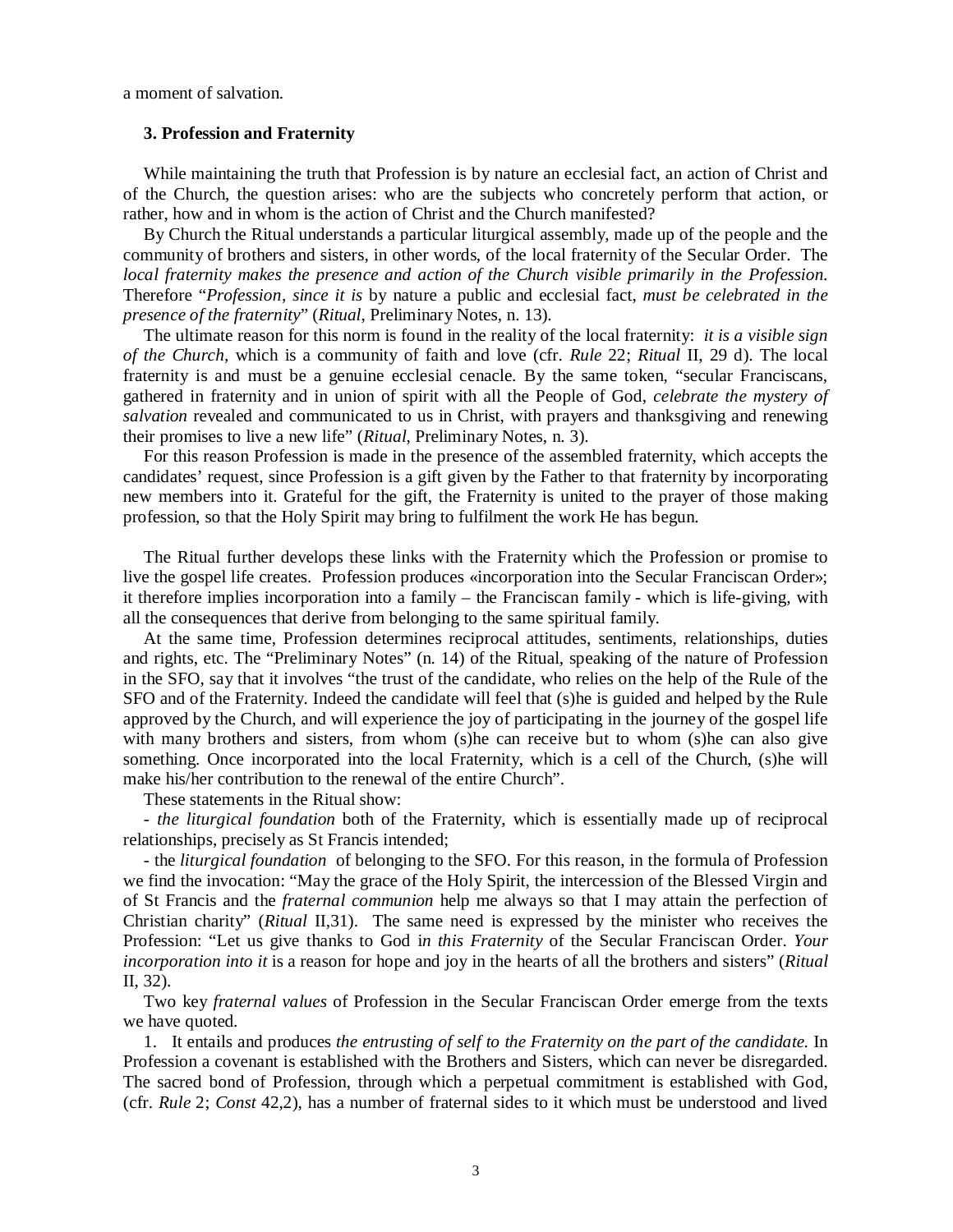precisely in the light of that "sworn pact" one has made with God.

2. With its liturgical foundation, Profession determines incorporation into a local fraternity and through it, into the Order. Thus, we gradually come to see how the reality deriving from the celebration of Profession is not a matter of registration ("one is not enrolled into the SFO"), even though a document of profession is necessary. While it does have juridical implications, the concept and reality of incorporation goes beyond these and indicates that one becomes part of a living body, merged into a single organism, making a single reality. Incorporation entails the transformation of several realities into a single reality, through a process of absorption and assimilation.. It cannot simply be thought of as adding one thing to another  $(1+1)$ ; rather the fact is that the candidate is "extended" into the fraternity and vice versa, and this gives rise to a living being which is much larger and more complete. Rightly therefore does the minister turn to the new members of the Fraternity at the end of the rite of initiation and says to them: "*By your presence and communion* you enrich our fraternity in numbers and virtue" (*Ritual* I,16). Therefore the relationships established by Profession are spiritual and ecclesial in nature, since the local fraternity into which the candidate is incorporated is "the basic element of the entire Order and a visible sign of the Church, a community of love" (*Rule* 22; cfr. *Const* 47,1).

### **4. Ministries in the celebration of profession**

The action of the celebrating Church-Fraternity finds specific expression in a multiplicity of ministries, exercised by persons who are called to carry out particular functions in the liturgical assembly

### 4.1. *The candidates*

The action of Christ and of the Church is expressed in the *person of the candidates,* who make the act of profession by promising to live the gospel life. They are *baptised.* Consequently Profession is a priestly action, proper to someone who by virtue of baptism, is already incorporated into the Church, a priestly Body, and is conformed to Christ, who is priest, prophet and king. The Candidates are or should (must) be *confirmed*. Consequently, Profession is a priestly action, proper to one who, having newly received the gift of the Holy Spirit in *confirmation*, has been empowered and deputed to celebrate the Eucharist and the sacraments, to live his or her life in an attitude of priestly worship and consequently to perform the priestly act of Profession.

The Ritual expressly provides that the candidates for Profession in the Secular Franciscan Order must have already received the sacrament of confirmation, using language which shows not only a temporal succession between three events (Baptism- Confirmation - Profession), but above all points to an intrinsic linking of the saving events themselves, making confirmation, as well as baptism, a basic requirement to live a professed life, for the reasons just stated: "You have been made members of the People of God by your baptism, and *strengthened in confirmation* by the *new gift of the Spirit*, in order to proclaim Christ by your life and your words. Do you wish to bind yourself more closely to the Church?"

(*Ritual* II, 29 e).

### 4.2 *The ministry of the Fraternity*

The action of the Church is also made concretely visible in the presence of the *minister of the Fraternity.* This is clearly stated in the Constitutions and the Ritual:

"Profession is accepted by the minister of the local fraternity or by his or her delegate *in the name of the Church* and of the SFO. The rite is carried out according to the norms of the Ritual" (*Const* 42,3).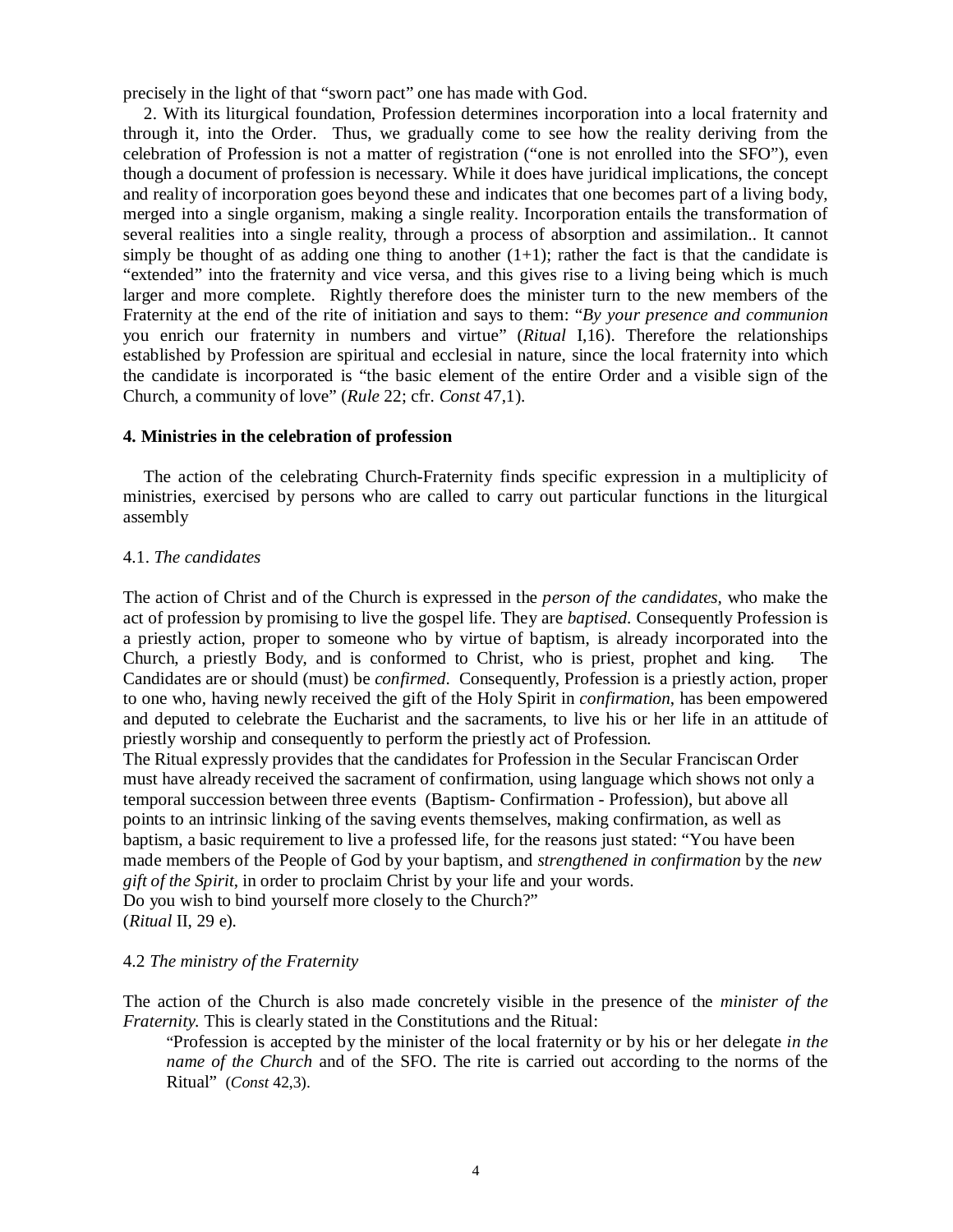"Through the priest and the president (minister), who represents the fraternity, the Church accepts the commitment and the profession …" (*Ritual*, n. 9).

The Church acts through the priest and through the Minister, who represents the Fraternity and the Church. The Ritual defines more clearly the role of the Minister of the Fraternity and of the presiding priest, when it states:

"The commitment to the gospel life is received by the president (minister) in the name of the Church and of the fraternity. The priest presides over this rite as the witness of the Church and of the Franciscan Family". (n. 16).

In the celebration of the Profession the Minister of the Fraternity exercises a true and proper liturgical ministry and has the function of a "sign": (s)he makes visible and shows forth the presence and action of the Church, while the Church and the fraternity receive the Profession through the minister.

### 4.3 *The presbyter*

The priest who presides at the celebration is also defined as a "witness of the Church and of the Order" (*Ritual*, Preliminary Notes, n. 17). In order to understand the kind of witness he is, we need to go beyond juridical categories, because the action or event of Profession is sacramental in nature. Consequently the testimony of the priest is not juridical, but more properly sacramental and concerned with sanctification.

Certainly in the celebration of Profession the priest's role is to *vouch for* the validity of the event. On the occasion of decisive events involving the life of a Christian, the Church always acts with an attitude of trepidation. In liturgical and sacramental actions the nature of the Church as a *mother,*  rightly anxious about the fate of her children, comes to the fore. Hence the scrutinies or questioning of the parents prior to baptism, of the candidates for confirmation, of the couple before they give consent to marriage, and of those about to make religious profession of religious vows or declare their intent to live in chastity. The same applies to those who intend to make Profession in the Secular Franciscan Order

It is the priest's job to ask those questions and receive the replies, because it is through him that the Church wishes to be reassured with regard to the awareness the candidates have of the meaning of Profession, their intentions and their genuine desire to be part of the Secular Franciscan Order. And this is not all; as an ecclesial act and precisely as such, Profession in the Secular Franciscan Order needs to be confirmed by the Church. This confirmation, too, belongs to the priest, who, after the candidates have read the formula of Profession, says: I confirm your commitment in the name of the Church" (*Ritual* II, 33).

Consequently the priest in the celebration of Profession is a: *witness,* who attests and manifests the presence and action of the Church; *guarantor,* who reassures the Church regarding the suitability of the candidates; *one who ratifies,* or confirms the promises in the name of the Church.

### **5. The gift of the Spirit in the celebration of Profession**

The priest's role is not limited to this, but also and especially concerns the whole area of sanctification, which is proper to liturgical acts. Even the celebration of Profession in the Secular Franciscan Order is geared to the sanctification of those who have been called to follow Christ after the example of St Francis of Assisi while remaining in their secular state. Sanctification is always the work of the Father, but it is channelled through the mediation of Christ and of the Church, and is realised in the Holy Spirit. The mediation of Christ and of the Church is especially manifested in the action of the priest, because he alone acts *in persona Christi.*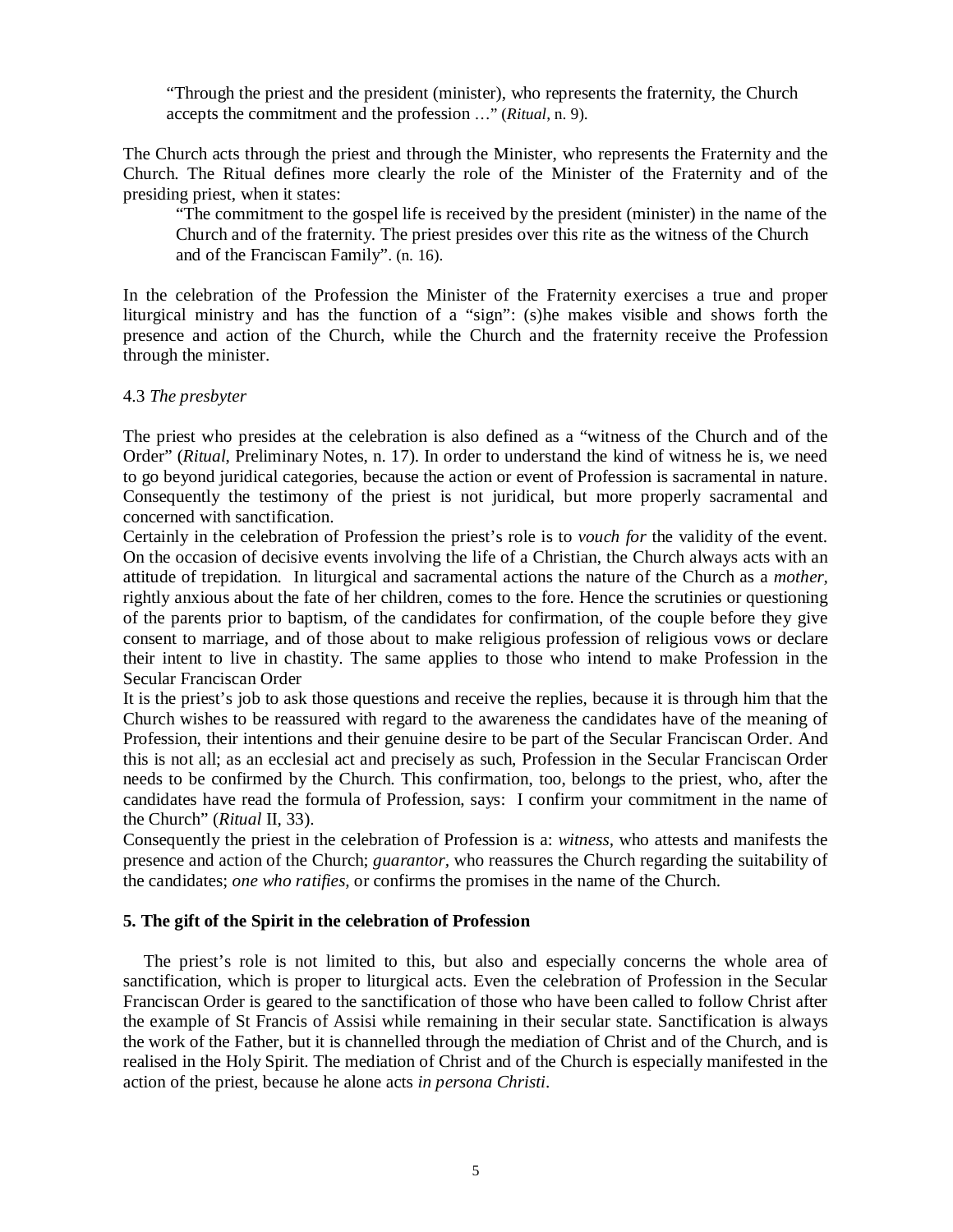In the light of these principles the Ritual of Profession states:

"By her public prayer *the Church entreats* the help and grace of God for them. *She imparts her blessing over them, and accompanies their commitment or profession* with the Eucharistic sacrifice" (Preface, n. 9).

The elements that derive from this statement in the Ritual are truly fundamental for any understanding not only of the Church's function in the celebration of Profession, but also to deepen our grasp of Profession itself and of its relationship to the Eucharist. The text reasserts the need for the profession to be confirmed by the Church. Basically, the Church is present at a profession to pray, to invoke, and this is done through the efficacy of the liturgical action. In it, the *praying Church* and the efficacy of the Trinity operating at this particular historical moment come together in a single action. The liturgical action of Profession is an "invocation", by those who are called together in the unity of the Father, Son and Holy Spirit. Thus, the Church is constituted and invokes or "calls upon" the action of the Trinity. This dynamic is reflected in the celebration of the liturgy as a whole, which has the three essential elements of: Rite, Word, Praise.

In this light we can see the significance of the help that is requested for the candidates making profession, and the invocation of God's grace upon them. Most of all, we see the *value of the blessing that is called down by the Church on those making profession.* In truth, unlike other profession rituals, that of the SFO does not provide any blessing after the candidates have made their promise to live the evangelical life. Furthermore, the present Rite, before the act of Profession, contains a prayer formula which, while using neither the word *blessing,* has all the value of a blessing which communicates salvation and consecrates the person receiving it. In it the Church expressly invokes the gift of the Holy Spirit: "May the Spirit of your love penetrate their hearts, so that your grace will strengthen them to keep their commitment to the gospel life". (*Ritual* II,30). This takes place in line with what we said earlier about the Minister of the Fraternity after the candidates have asked to be admitted to Profession: "The fraternity accepts your petition and is united with you in your prayer. *May the Holy Spirit confirm in you the work he has begun"* (*Ritual* II, 27).

In the liturgical action of Profession in the SFO the Holy Spirit is invoked, just as He is in the Eucharist and the other sacraments, in religious Profession, in the Consecration of Virgins, etc. The celebration of Profession is therefore structured as an epiclesis, precisely in virtue of the prayer of invocation performed by the Church asking for the Holy Spirit to be poured out on those called to follow in the footsteps of Christ in the Franciscan evangelical life.

In every liturgical celebration, and therefore also in the celebration of Profession, the Spirit comes when invoked, makes Himself present, acts and transforms. Therefore Profession takes on the form of a Pentecost, an effective epiphany of the Spirit, which consecrates and transforms those who make the promise to live the gospel life in the Secular Franciscan Order.

The value of the blessing over those making profession, connected with the gift of the Spirit, makes the role of the presbyter in the celebration of Profession even more evident. His function above all is to sanctify, and his work is linked to God's work of blessing. The presbyter, therefore, is the servant of the blessing, the one who channels and transmits it to those making profession.

Also, in the person of the presbyter the reality of the Head and members, conformed to Him through participation in the one spiritual priesthood, converges. Christ, who is the source and origin of priesthood, always activates this convergence, but it is the presbyter who, in making Christ the Head sacramentally visible, confers on the ecclesial Body the capacity to externalise in an active way the priestly nature that properly belongs to it. For this reason, while Profession is the action of a particular ecclesial community, constituted above all by the local fraternity celebrating the mystery of salvation, one must recognise in the presiding presbyter the one who activates the baptismal-confirmational priesthood of the celebrating community: it is he who confers upon it the possibility of expressing its proper priestly service.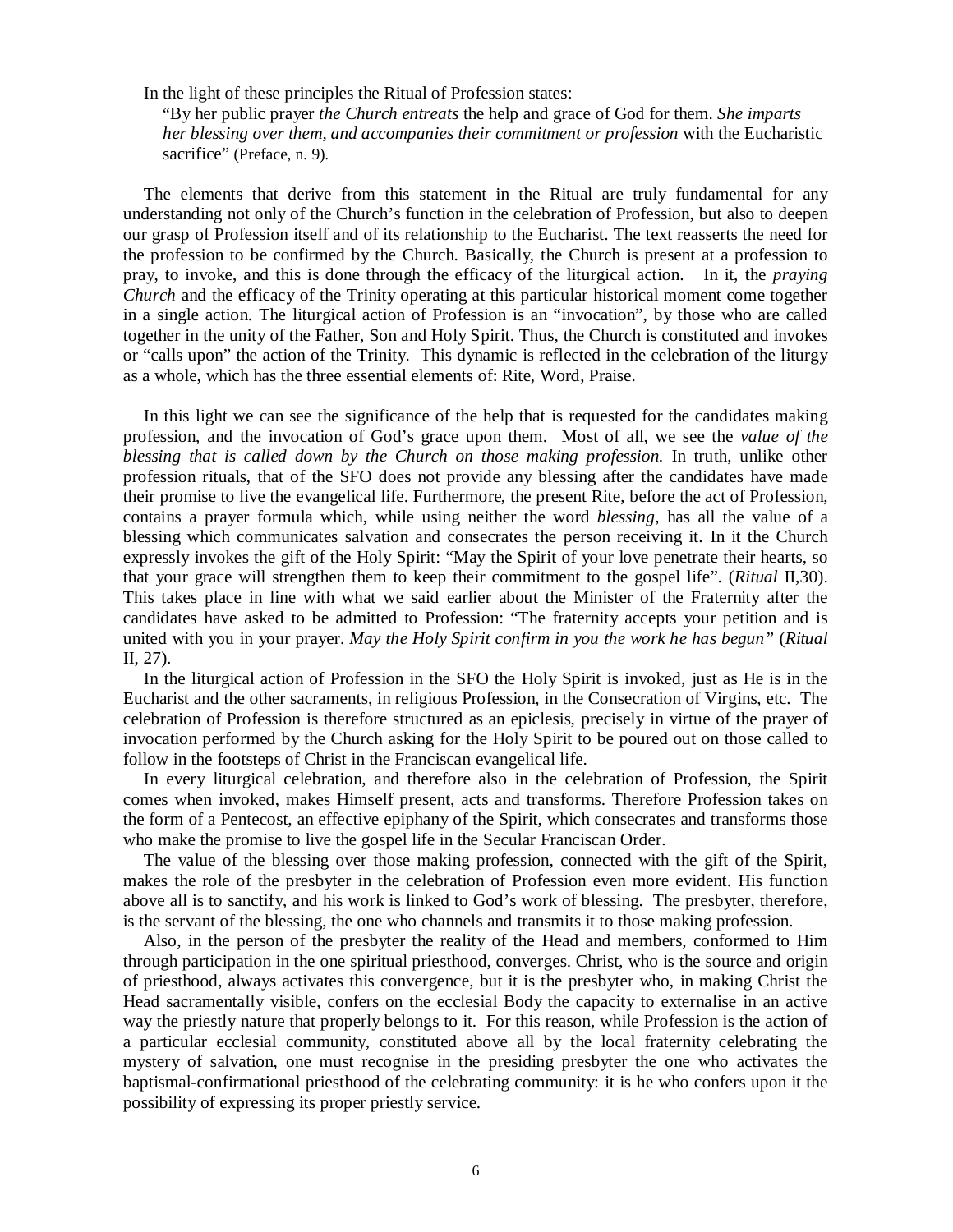Those making profession are the privileged beneficiaries of this presiding function of the presbyter. As we have already shown, the act of Profession is the making explicit of a specific liturgical ministry, it is a priestly action proper to a baptised and confirmed person, but one which is brought into being by the active presence and action of the presbyter.

#### **6. Profession and Eucharist**

Through the presbyter the *Church associates the promise or Profession with the Eucharistic Sacrifice.* The Ritual gives special attention to this aspect, prescribing that the "Rite of the Promise to live the gospel life, or Profession" is "to be celebrated during Mass": no other form of celebration is envisaged.

To celebrate Profession within the Eucharist expresses the *sacrificial dimension of self-giving*  inherent in the Profession of the gospel life in the Secular Franciscan Order. In Profession, manifested in the presence of the Fraternity and the Church, the true nature of the candidates as priests and victims is made manifest. They, by promising to live the gospel life, make themselves entirely available to God and place their own bodies (persons) on the altar of Christ's sacrifice as a holy victim pleasing to God.

In this the close relationship between Profession and the Eucharist is made evident: in it, both the sacrifice of Christ the priest, and that of the newly-professed, offering their lives to the Father, are simultaneously made present. What we say of the celebration of Profession also applies to the life that flows from the same ritual action, because this is the foundation of Christian life: it is inherently liturgical, geared towards the permanent glorification of God. Profession, in fact, is not an instantaneous act, an isolated action in the course of one's life; rather it is a commitment *of* life and *for* life. The act of Profession, while limited in time, determines a new existential situation, places a person in the "state" of being professed, and this is a permanent condition, which must be lived in the light of the foundational action of the celebration, with its intrinsic link to the Eucharist. Consequently, the relationship between Profession and Eucharist is a life-long project; a life is fully authentic if and when it is marked by the rhythm of the Eucharist (*from the Eucharist to the Eucharist*). For this reason, in the introduction to the celebration of the promise or Profession of gospel life, a secular brother or sister, or the celebrant himself, admonishes those present in these or similar words:

«In the thanksgiving (Eucharist) to the Father through Christ, today we have an extra reason for gratitude... *Called to follow Christ,* who offered Himself to the Father as a living sacrifice for the life of the world, *we are insistently invited,* particularly today, to *join our offering to that of Christ*" (*Ritual of Profession*)

Perpetual oblation, expressed at the moment of Profession, has to be manifested sacramentally in the Eucharist; and from the Eucharist the efficacy of Chrit's sacrifice must flow into the lives of the professed. This sacrifice confirms and seals the commitment to live the gospel life, which is constantly re-proposed, so that the life of the Secular Franciscan is ever more progressively renewed in the light of the initial event of the Profession.

#### **7. Baptism and Profession**

As an action of the Church, la Profession of the gospel life in the Secular Franciscan Order produces ecclesial effects. This is explicitly stated by the Rule in one of its most densely packed theological sections:

"They have been made living members of the Church by being buried and raised with Christ in baptism; they have been united more intimately with the Church by profession. Therefore, they should go forth as witnesses and instruments of her mission among all people, proclaiming Christ by their life and words" (n.6).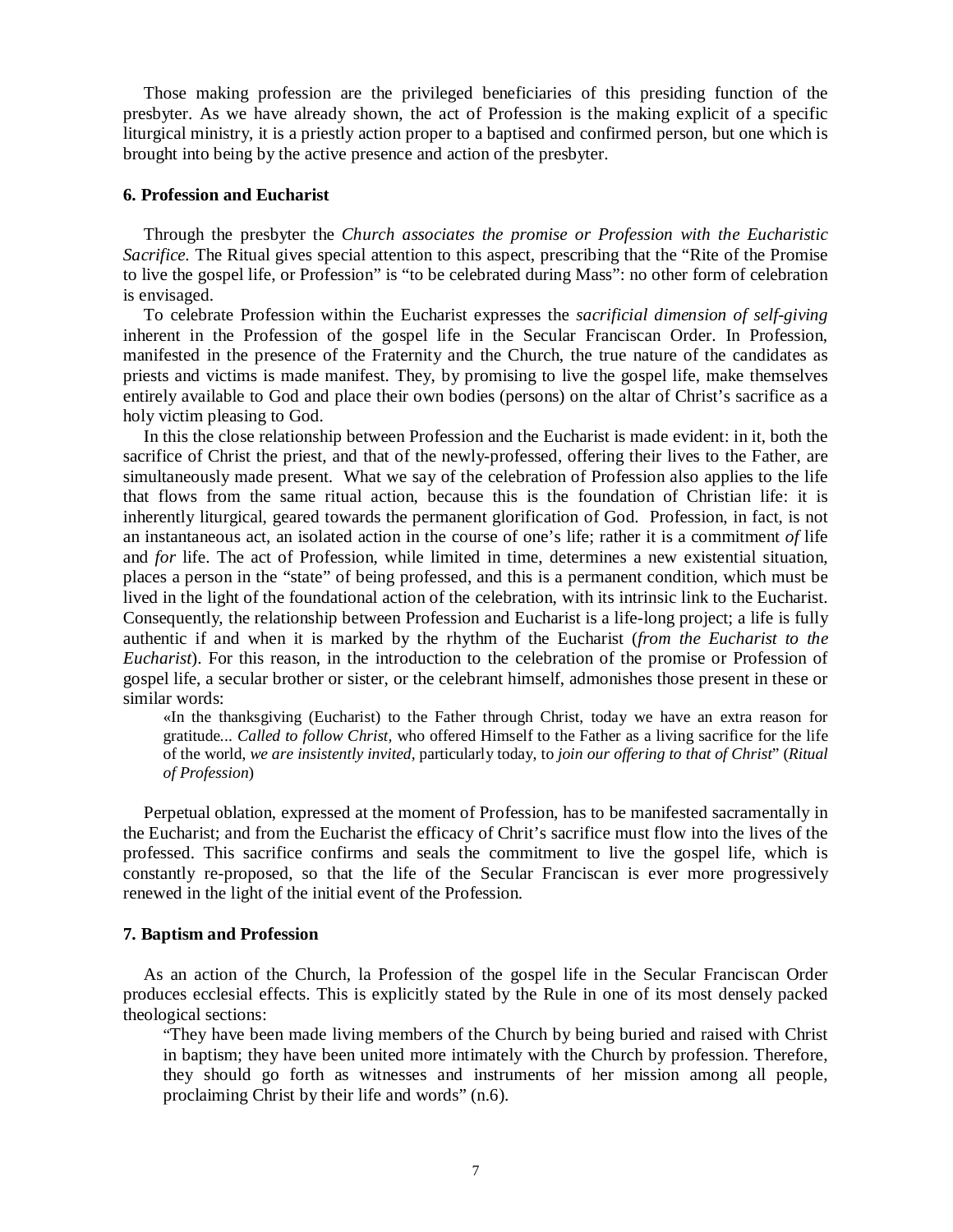The primary element emerging from this fundamental statement in the Rule, is the relationship between Baptism and Profession, from which flow the relationships of the Secular Franciscan with the Church. Both the Constitutions and the Ritual insist on this Baptism-Profession relationship.

The Constitutions, in n. 42,1, state:

"Profession is the solemn ecclesial act by which the candidate, remembering the call received from Christ, *renews the baptismal promises* and publicly affirms his or her personal commitment to live the Gospel in the world according to the example of Francis and following the Rule of the SFO".

In the Ritual, where the Baptism-Profession link is frequently found, we read:

- « Many men and women, married and single, and many members of the diocesan clergy are called by God to follow the way of perfection of the gospel life after the example and manner of Francis of Assisi, to share his charism, and to make it present in the world. They promise to follow Jesus Christ and to live the gospel in fraternity by entering the Secular Franciscan Order. In this way they manifest the priceless gift of baptism and realise it in a fuller and more fruitful way". *(*Introduction,1);
- "The nature of commitment to the gospel life is: *the renewal of one's consecration and promises made at baptism and confirmation*" (14 a);
- We here present ask to enter this fraternity of the Secular Franciscan Order, so that we may live more intensely and faithfully the grace and dedication of our baptism by following Jesus Christ according to the teachings and example of St. Francis of Assisi."- (*Ritual* I, 12);
	- "You have been made members of the People of God by your baptism, and strengthened in confirmation by the new gift of the Spirit, in order to proclaim Christ by your life and your words. Do you wish to bind yourself more closely to the Church and to work intently to rebuild the ecclesial community and fulfil its mission among all people?" (*Ritual* II, 29 c);
	- "I, N.N., by the grace of God, renew my baptismal promises and consecrate myself to the service of his kingdom" (*Ritual II, 31)*

It is clear that the legislative and liturgical texts of the Secular Franciscan Order recall the reality of baptism to the hearts and minds of secular Franciscans. It is both a grace and an *inestimable gift*, which:

- produces a *consecration*;

- *sacramentally configures a person to the paschal mystery of Christ who died, was buried and rose again*;

- *making him/her a living member of the Church-People of God.*

Membership and profession in the Secular Franciscan Order aim to help a person "live their baptismal grace and consecration with greater intensity of commitment and diligence" (*Ritual* I,12). By insisting on this the Ritual highlights a moral dimension, which, while maintaining all its value, nevertheless does not best express the intrinsic relationship that exists between Baptism and Profession in the Secular Franciscan Order. Commitment to live out one's baptism, in principle required of all Christians, arises for secular Franciscans after profession as a result of a liturgical action and a saving event, which have an impact upon baptism itself.

It seems to me therefore possible to say that although baptism is "one" and that Profession is not to be seen as a "new" Baptism, it is also true that Profession produces particular effects on the supernatural organism of a Christian, generated by Baptism. The Ritual highlights the specific action of Profession on Baptism, by the use of the verbs *renew, manifest, activate.*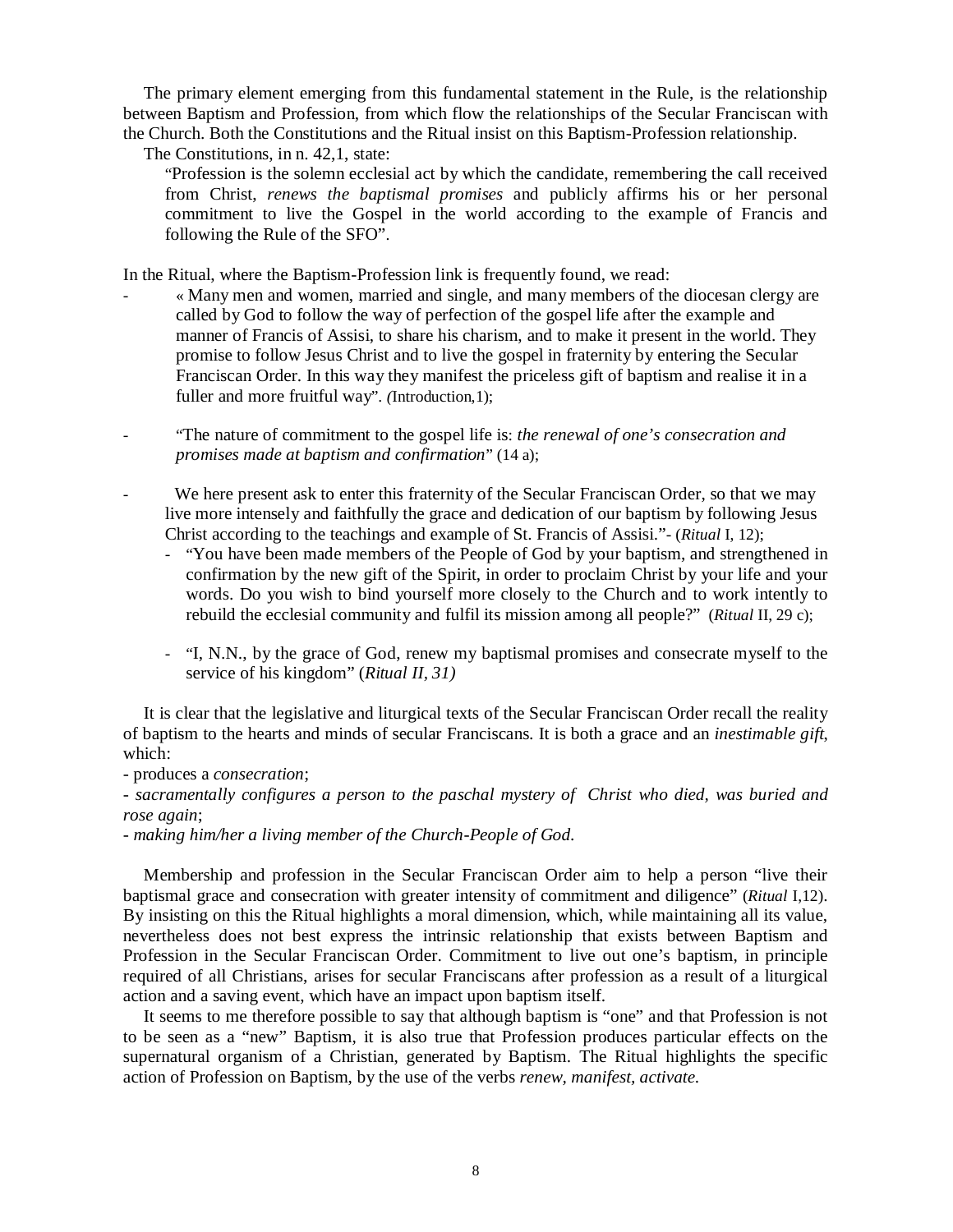# 7.1 The *Memorial of Baptism*

Indeed, we say that Profession is by nature the *"renovation* of the consecration and promises of baptism" and in the very act of making it, the candidate declares that (s)he intends to *renew his/her own baptismal promises.* It is as if they wanted to affirm that through Profession they intend to *call to mind* the consecration and promises of Baptism. For this reason, with absolute precision, Profession in the Secular Franciscan Order has been defined as the "Memorial of Baptism".

But the term "memorial" should not be understood in the usual sense of "remembering" something in the past, but rather as a movement from the past to the present by which that which happened in the past is now made present and efficacious through the power of the Holy Spirit. Here lies all the significance of the biblical "memorial", and it is in this light that we must understand Profession as a *living memorial of Baptism.* In this sense, to "call to mind" does mean going back to Baptism, but it also means enabling the Sacrament from which the new life draws its origin to renew one's life in the present. To "call to mind" implies a rediscovery of the reality and meaning of Baptism, owning it once more, bringing it back into the heart and mind (the origin of the word "*remind*"*),* in other words, to the centre of one's vital interests.

# 7.2 *Enactment of Baptism*

Profession therefore involves a particular way of *revivitalising* the sacrament of Baptism and giving it new vigour. In fact the Ritual (Preface, n. 1) speaks of the "inestimable gift of Baptism" which "is *manifested* in them *and activated in an ever fuller and more fruitful way".* The language used is very similar to that of Vatican II and the post-conciliar documents when they speak of the Profession of religious: it is "a special consecration which is profoundly rooted in baptismal consecration, and more perfectly expresses it" (*PC* 5 a).

*Expression* of Baptism and *manifestation of Baptism* are similar statements connected with the idea of *revelation*. Consequently the Profession both of religious and of Secular Franciscans should be considered as an epiphany or manifestation of Baptism. Not only that, but also a *fuller and more fruitful implementation* or *more perfect expression* of it. In fact the Council, again speaking of religious in the Constitution *Lumen Gentium,* says that "through Baptism a person dies to sin and is consecrated to God. However, in order that he may be capable of deriving more abundant fruit from this baptismal grace, he intends, by the profession of the evangelical counsels in the Church, to free himself from those obstacles, which might draw him away from the fervour of charity and the perfection of divine worship. By his profession of the evangelical counsels, then, he is more intimately consecrated to divine service (44 a).

We can see, then, how Profession makes Baptism *more fruitful, stronger* and *richer*. In the celebration of Profession the specific secular Franciscan vocation, sealed by the strengthening action of the Spirit, *enriches* the baptised person and confers on him/her a fullness of being by which to bear witness to Christ and for the building up of the body of the Church. Hence, through Profession the implicit potential of Baptism is made explicit and brought to fulfilment. Profession acts upon Baptism, impacts upon it, seals and develops it, founds a new entity and produces a new outpouring of the Spirit.

# **8. Relationship with the Church**

The Christian's fundamental relationship with the Church is established by Baptism, since Baptism incorporates into the People of God, which is the Body of Christ, the sons and daughters engendered by water and the Holy Spirit. Profession gives rise to a new relationship with the Church, or rather, the basic baptismal relationship, renewed and perfected in confirmation, is made "stronger" and "closer". As is said in the Rule of the Secular Franciscan Order: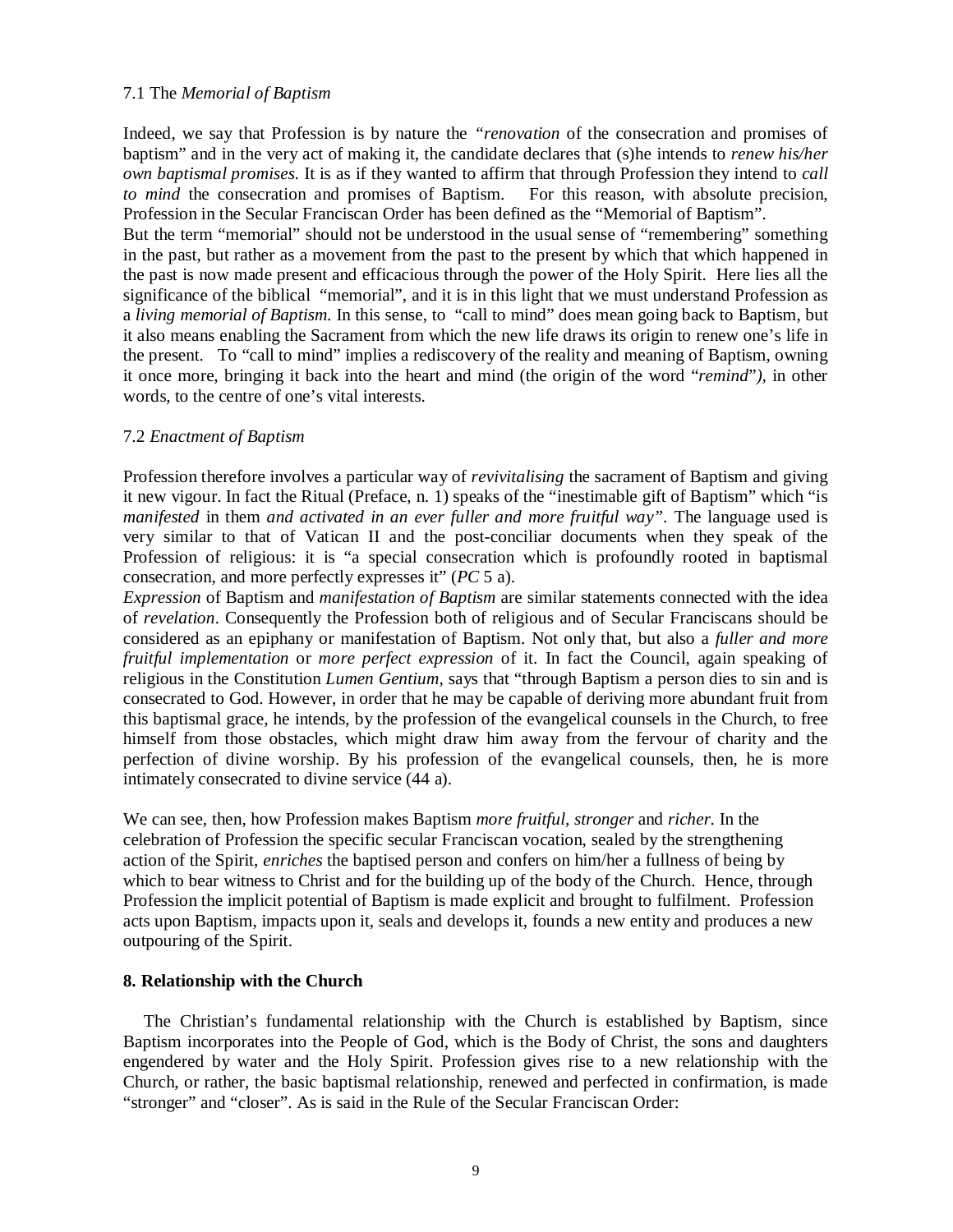"They have been made living members of the Church by being buried and raised with Christ in baptism; they have been *united more intimately with the Church* by profession*..."* (*Rule* 6).

The Ritual echoes this when it asks of those making profession: "You have been made members of the People of God by your baptism, and strengthened in confirmation by the new gift of the Spirit, in order to proclaim Christ by your life and your words. Do you wish to bind yourself more closely to the Church?" (II, 29)*.*

The texts we have just quoted do not say that profession establishes a new relationship with the Church, but simply that profession in the Secular Franciscan Order develops and intensifies that relationship in the person who is baptised and confirmed. But the vigorous language used points to the depth of relationship enjoyed by the professed Secular Franciscan with the Church. While no different from that of any baptised and confirmed person, it is stronger and closer. *(fortius et arctius).* In fact, Profession does not remain inert compared to Baptism; as we have already said, it acts upon it and produces ecclesial effects. However, the Rule, Constitutions and Ritual of the Secular Franciscan Order give no indications about these effects.

### **9. Witnesses and instruments of the Church's mission**

Instead, the documents are more concerned to associate the stronger ecclesial bond arising out of profession with the ecclesial mission of Secular Franciscans. Indeed:

"They have been made living members of the Church by being buried and raised with Christ in baptism; they have been united more intimately with the Church by profession. Therefore, they should go forth as *witnesses and instruments of her mission among all people, proclaiming Christ by their life and words*.

*Called* like Saint Francis *to rebuild the Church* and inspired by his example, let them devote themselves energetically to living in full communion with the pope, bishops, and priests, fostering an open and trusting dialogue of apostolic effectiveness and creativity". (*Rule* 6)

This section of the Rule, is developed in the Constitutions and in the Ritual. These documents as a whole bring out the essential features of the mission of Secular Franciscans, which is intrinsically geared to *building up the Church.* The frequent use of the terms *build* and *building* is particularly significant, because it immediately evokes the mission entrusted to Francis by the Crucified of San Damiano and is typical of Franciscans, as their specific way of being present in the Church. Francis and his sons and daughters have received from the Lord the gift of inserting themselves into the living fabric of the people of God, so that it may arise in the world and live in it as a "universal sacrament of salvation".

However, the mission of secular Franciscans cannot be defined on the basis of particular activities or tasks, but rather in terms of their being. "Fidelity to their own charism, Franciscan and secular, and the witness of building fraternity sincerely and openly are their principal services to the Church, which is the community of love. *They should be recognized in it by their "being", from which their mission springs".* (*Const* 100,3).

Consequently the concern of the Rule, the Constitutions and the Ritual is to highlight the need to *live as authentic members of the Church*, in line with the stronger and closer bond established with the Church by Profession. This is above all a *bond of communion;* and this is the fundamental element in the Church, which has to be affirmed in actual everyday life. The duty to give *witness,*  to which Secular Franciscans are destined first by baptism and then by profession, flows precisely from the innermost essence of the Church, which is a communion of faith and love.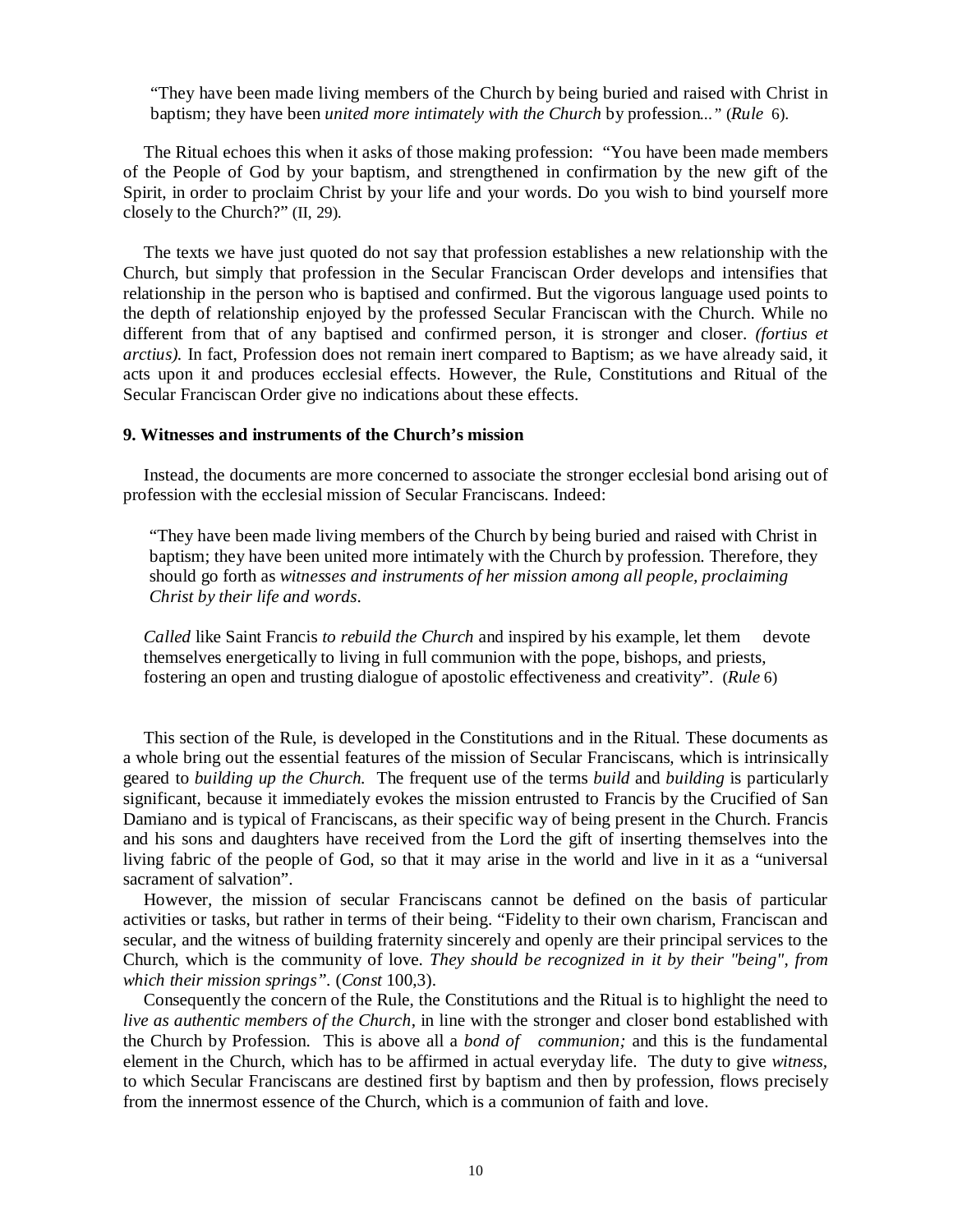This insistence on witness in the Rule and Constitutions should alert the brothers and sisters of the Secular Franciscan Order more and more to the fact that their existence in the Church is justified only by the authenticity of their lives. The brothers and sisters of penance are asked to offer, constantly and in all the circumstances of their lives, the supreme proof of their fidelity to God, to give an account to the world of the hope that is in them, to witness in an unmistakeable way their faithfulness to the covenant established with the Church and the fraternity from the moment of their profession.

Therefore, all the admonitions contained in the Rule, the Constitutions and the Ritual about the importance of personal witness must be welcomed and put into practice with full awareness that this is the "fundamental duty of the Lord's disciples".

# **II. THE COMMITMENT OF PROFESSION**

**10. The** formula of Profession in the Secular Franciscan Order reads:

"I, N.N., by the grace of God, renew my baptismal promises and consecrate myself to the service of his kingdom<sup>*" (Ritual* II, 31). Prior to that, the Preface to the Ritual states:</sup>

"The nature of commitment to the gospel life is: the renewal of one's consecration and promises made at baptism and confirmation. This means *dedicating oneself to God* through his People with all the consequences flowing from it, up to the present moment, in order to live in union with God and to hold firm to his plan of salvation, *by means of a consecration that is to be lived in the world*" (14a).

With reference to the texts just quoted, we should note that the concept of *consecration* has many meanings*,* of which the *Ritual* of the Secular Franciscan Order has chosen one, intending to highlight most of all the human effort to dedicate *oneself to God.* The Ritual uses the verb *to consecrate,* giving it the meaning of *to devote,* in other words to dedicate, reserve and destine a thing or a person for God and His exclusive service. It goes without saying that in the specific context of the Ritual of the Secular Franciscan Order it is persons who are involved; consequently, they are the ones who must offer themselves to God with full freedom and awareness.

From this point of view profession is the act by which a person places him/herself into the hands *(mancipare* **=** *manus capere)* of God, enabling God to take hold of him, with the result that from the precise moment of profession, the person no longer belongs to him/herself, but is considered as totally "expropriated" and at God's entire disposal. By virtue of profession, the person becomes God's property, and therefore "sacred"

In reality however, the verb *consecrate* and its corresponding noun *consecration,* properly indicate the act by which God takes possession of the person (who is enabled to give him/herself totally by the gift of the Spirit who draws him/her), placing His seal upon the person and making him/her His own exclusive property.

In itself the value of consecration lies in its descending dimension: the person *is consecrated, receives consecration from God,* who draws him/her to Himself and transforms him inwardly so that he/she is able to live the demands of a superior world.

In the Ritual of the Secular Franciscan Order this aspect is hardly absent (we met it in part I when we spoke of Profession as a gift of the Spirit), but, using the words *consecrate* and *consecration* in the sense of "to *devote",* the Ritual wants to underline the fact that Profession in the Secular Franciscan Order means to *consecrate oneself* (reflexive) to a particular task or project, allowing oneself to be totally absorbed by it. .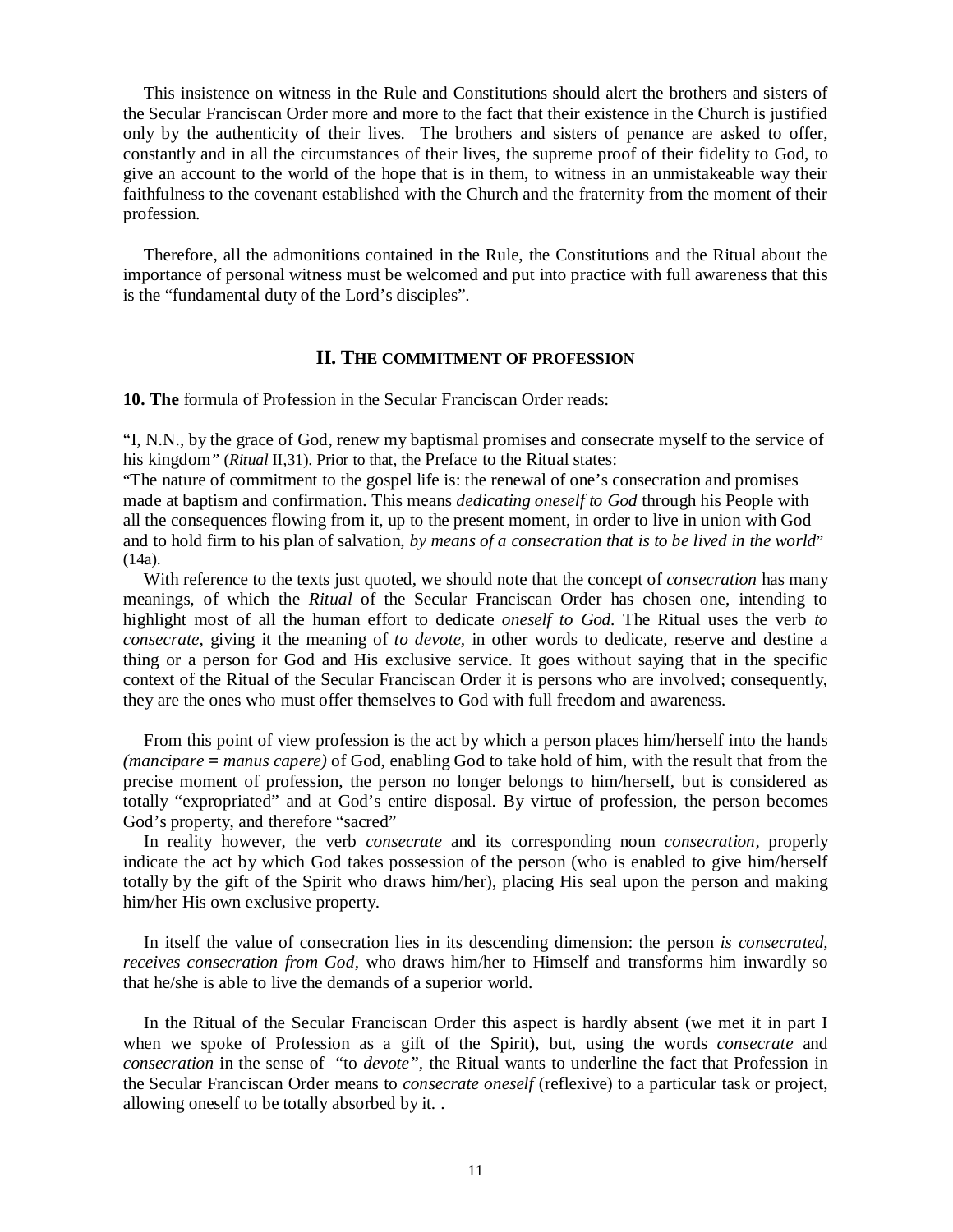Obviously, the project to which one dedicates oneself totally by profession in the Secular Franciscan Order, is God's project, and the consequences deriving from consecration are precisely concerned with union with God, adhering to His saving plan and serving the Kingdom by living in and for the world.

These proposals which the Ritual puts forward naturally fit into the life project outlined in the Rule and Constitutions, which in their turn make it a part of the life-long effort to live the Gospel after the manner of St Francis, while remaining within one's secular calling..

# **11. Profession, Purpose, Promise**

Now we come to the meaning of the terms *profession* and *purpose,* or *intention*, and of the expression *promise to live the gospel life*, found in the Rule, the Constitutions and the Ritual of the Secular Franciscan Order. They indicate the effort and commitment Secular Franciscan take on when they make profession.

# 11.1 *Profession*

In Italian, the term *Profession* is a noun corresponding to the Latin *professio* which in turn derives from the verb *profiteor,* composed of *pro* and *fateor.* 

The intrinsic meaning of *profiteor* is "to speak out loud", publicly, to proclaim, to make a declaration, but it also means to promise, to commit or oblige oneself to another person.

The connotation of something official and public is also inherent in the word, so that Profession means, first of all, a public declaration of something, especially an idea, an opinion, a sentiment, or the fact that one belongs to a religion or an ideological current, or something similar.

In particular, the Profession of Faith is a declaration, mostly in an obligatory formula (e.g. the *Credo* or Apostles' Creed*)* that a person or a community belongs to a particular religion, and, by extension, an avowal of moral, political or artistic convictions, etc

The second meaning of *Profession* refers to an intellectual or manual activity, exercised for profit. Broadly, a profession indicates any habitual employment, although more strictly it refers to an intellectual activity for which a degree or particular skill is required.

In the religious sphere, *Profession* normally indicates the act by which a baptised person publicly and in a stable manner embraces a state of perfection in conformity with the evangelical counsels, which he or she commits him/herself to follow by pronouncing the three vows of chastity, poverty and obedience *(profession of vows),* and becomes an effective member of a religious Order or Congregation. In ancient monastic usage, the term *professio* was also applied to the various "states of life" and to various categories of Christians, whether they were or not consecrated in a special way. Finally, the term *professio* was applied to the "status of public penitents", which is not without significance with reference to the Order of Penance.

### 11.2 *Purpose*

Literally it means "that which is laid before me». In fact the Latin verb *pro-ponere,* from which it is derived, means "to place in front of, to put before".

P*urpose* commonly means *the* deliberate will to do something, to behave in a certain way. In a more general sense a *purpose* or *proposal means* an intention, a plan. or project. In the Latin versions of the bible, *propositum* even indicates the plan (design or project) of salvation..

In primitive monasticism, *propositum* meant a firm decision to adopt a particular style of life and persevere in it. In the middle ages, expressions such as *regulare propositum, propositum sacrae religionis, propositum monachorum,* etc., were used, indicating a will to dedicate oneself to a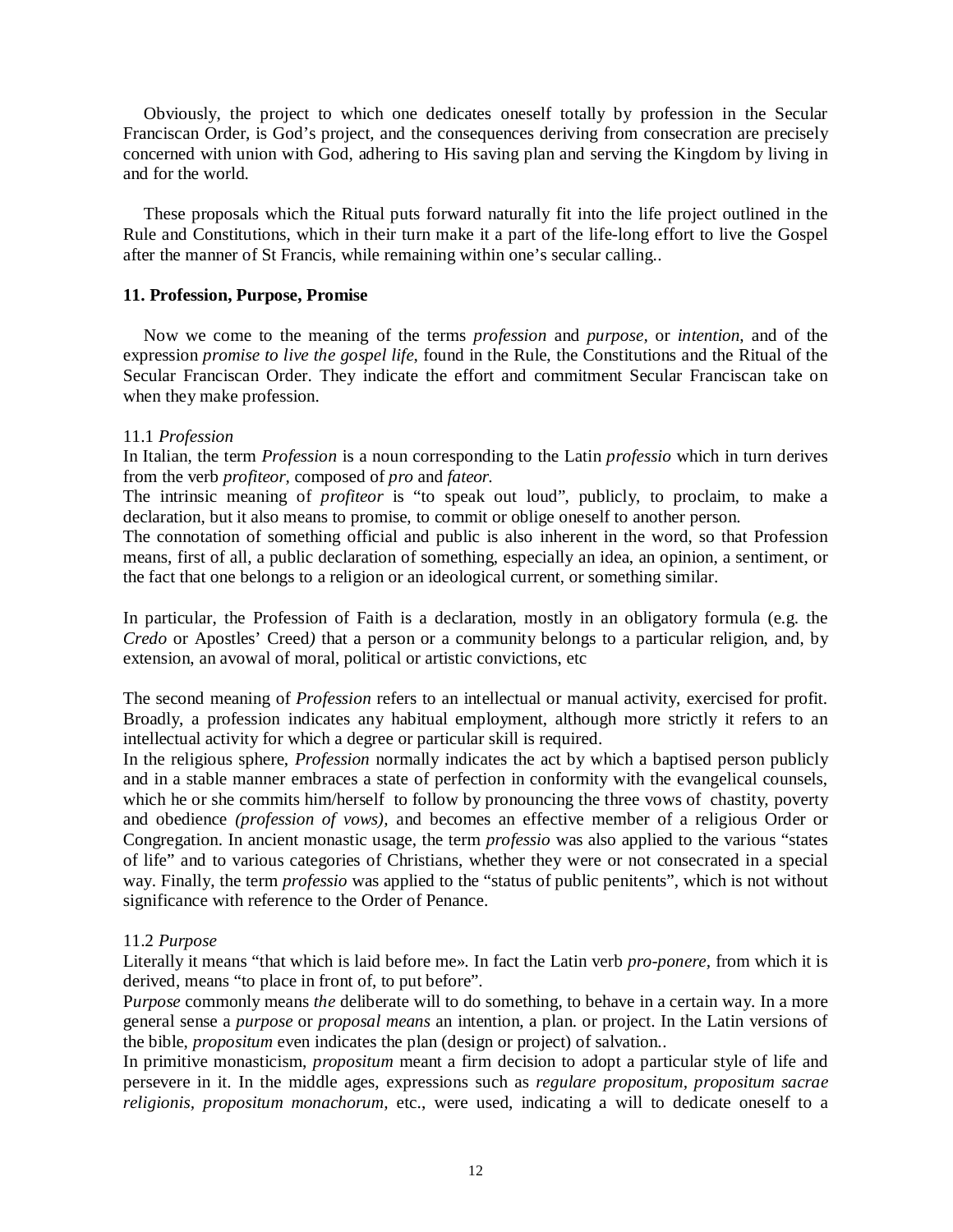religious style of life. It is found in many documents concerned with the Order of Penance. In summary, the noun *propositum* stresses the decision of human freedom, but without eliminating the aspect of a vocation, gratuitously given by God.

#### 11.3 *Promise*

The Latin verb *promittere* basically means to send out. Later it acquired the meaning of "to make a thing go, to move it forward, to pour out, and then, to let go." In a figurative sense it is the equivalent of "to raise hopes", and hence derivers its usual meaning of "to promise", to commit oneself to, to ensure, to guarantee, to promise by vow etc.

Sacred Scripture often speaks of *promises;* but it more often means divine promises, which are fulfilled in Jesus Christ, rather than human ones. In biblical usage, the word promise underlines the total sovereignty of God in deciding to choose His own people, to justify human beings through faith in Jesus Christ, to destine them for life, to give them the Spirit, etc., in contrast to all those who believe they can achieve these things by means of the works of the law. The ministry of Jesus was precisely the fulfilment of God's promises.

In the history of religious life also, the term promise is often used to indicate a person's commitment to assume monastic and religious obligations. Thus for example in the Benedictine Rule, the word "promise", both as noun and verb designates a monk's definitive commitment, which today we call "profession" and "perpetual vows".

Both Francis and Clare attribute the same value to the verb "to promise"*.* In the writings of Francis the term "profession" is not found, neither is the noun "promise". However, he does link the verb "to promise" with obedience, with the gospel, the Rule, poverty, in the sense that these are what is promised. The same is true of St Clare, although she does speak of "profession".

Today, we attribute a different value to promises. We distinguish between a vow and a promise, even when the latter means the same as a vow to observe the gospel counsels. A promise, in this view, is less significant than a vow, it is understood as being made more to the Institute than to God, and as such does not produce consecration. Its binding force comes from the virtue of *fidelity,* not from the virtue of *religion.* 

Obviously not everyone agrees with this kind of interpretation, even if, as far as its juridical value is concerned, the distinction between a vow and a promise is generally accepted. Indeed, what significance can promises have that are not made to God, but to human beings, especially when those promises concern the gospel counsels? , Chastity, poverty and obedience are not promises that concern human interests, they are always directed to God, made *for* God, and therefore are always "religious"; their observance is always required not only out of fidelity to human beings, but to God. Hence, it is always a case of *religious fidelity.* 

For this reason Vatican Il preferred to bring in a change of terminology. *Lumen Gentium* in fact speaks of "vows or other sacred bonds, similar in nature to vows" *(LG* 44), including under the term "sacred bonds" the promises made in secular institutes.

#### **12. The value of Profession in the SFO**

Let us repeat once more that *promise, purpose* and, most of all, *profession* are commonly used to indicate the commitment of those *members of Christ's faithful* who oblige themselves before God and the Church with vows of obedience, poverty and chastity, normally taken in an Institute of consecrated life, canonically erected by the competent authority of the Church (CIC, can. 573,1-2). Therefore the significance they assume in the context of the religious life is closest to that which the same terms have in the current canonical and liturgical sources of the Secular Franciscan Order.

In the SFO Rule, Constitutions and Ritual the same terms indicate the commitment, similarly assumed before God and the Church, to observe the gospel after the manner of St Francis, expressed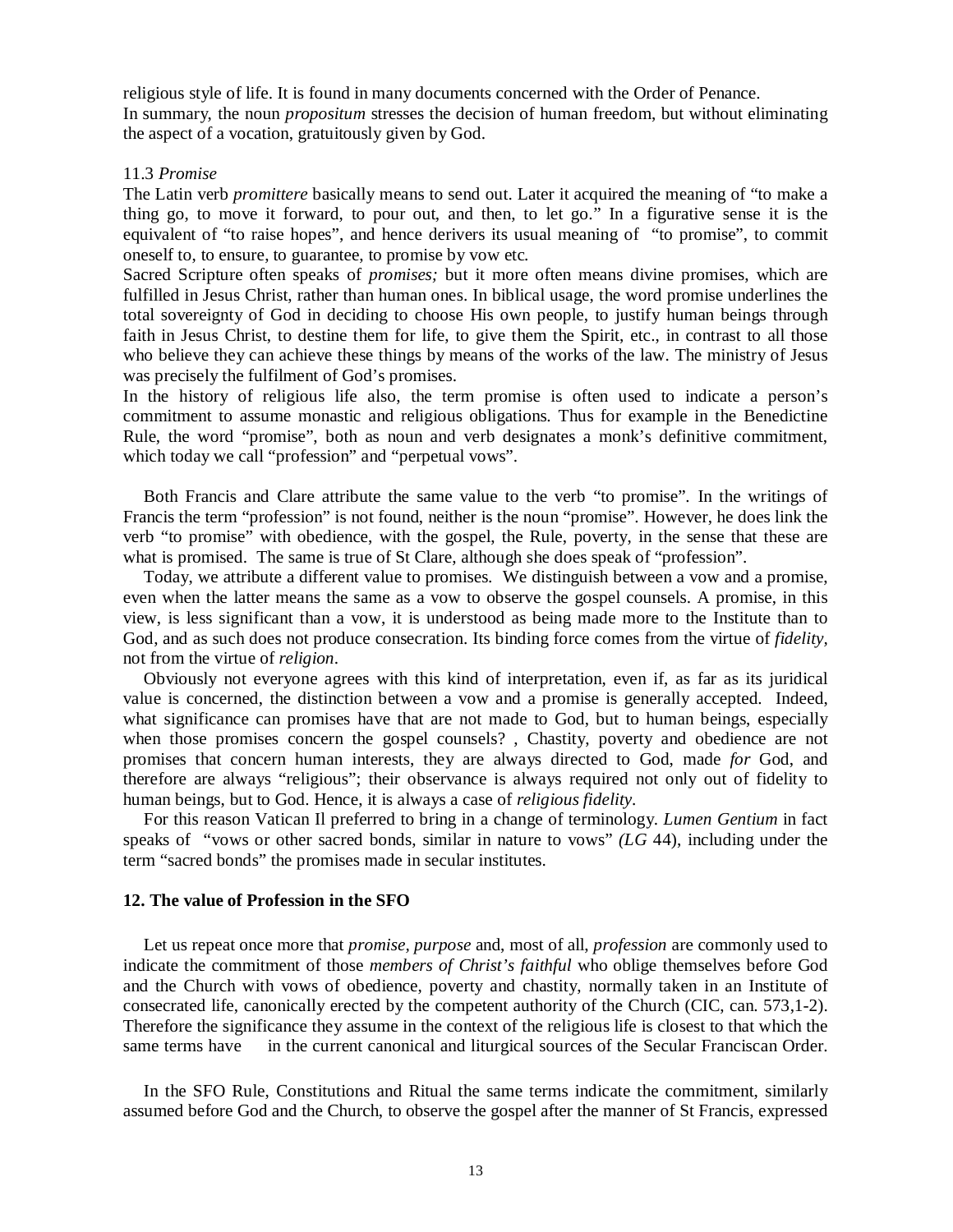by lay people (married and unmarried) and members of the secular clergy, who are normally not bound by vows of obedience, poverty and chastity, nor do they take on these obligations, but intend to live in the normal conditions of secular life.

The language of the Rule, Constitutions and Ritual and the realities expressed by it do not constitute anything new, because the legislation of the Secular Franciscan Order and all the relevant sources have always used the terms *promise, purpose, profession.* The *Memoriale Propositi*  repeatedly speaks of *promissio, promittere.* In the title of chapter two of the *Supra Montem* the term Profession is present*,* but the text of the same chapter returns to the terminology of the *Memoriale Propositi.* However, in both texts it is considered as a true and proper profession, which concluded the time of initiation into the Order along with the examination, the clothing and the probationary year. The four elements of the initiation period, here listed, are indicated in the Memoriale*,* at least as from 1228, and are found in all the thirteenth-century Rules for Franciscan Penitents, albeit with circumstantial variations. This procedure used with candidates to the life of the fraternity was not exclusive to the Franciscan penitents; in fact, it faithfully reflects both the mentality of the time and the ecclesiastical legislation which then applied to all "religious".

After completion of the probationary year, the promise constituted canonical entry into the fraternity, which it was then no longer possible to leave except in order to enter an approved "religious" Order. This prescription is found in all religious legislation at the time, and indicates esteem not only for the Rule of any particular Institute but also for the life lived there with the support of the Rule. The commitments of profession/promise, in fact, are life-long and can only change in the direction of greater intensity.

What we have now shown in the primitive legislation of the Franciscan movement enables us to list the constitutive elements of the profession of the Brothers and Sisters of Penance. It involves: *a)*  an obligation contracted before God; *b)* the commitment to observe a form of life or Rule; *c)*  definitive incorporation into the Order.

The same elements are also constitutive of religious profession, and this leads us to maintain that the *propositum vitae* or promise of the Secular Franciscan Penitents are equivalent to a religious profession. From this we deduce that, while we are not dealing with a religious Order in the strict sense, the title "Order" is eminently fitting for the Secular Franciscan Fraternity. If on the one hand it is not required to have either common life or vows, it is true that the same "Order of Penance" has a Rule approved by the Apostolic See, a novitiate and an irreversible profession: it is in other words a "religious Order" *in the wide sense*, or a *Secular Order.* Consequently the original Franciscan Penitents were not "laymen" or ordinary faithful; they were instead "secular religious", and as such belonged to the ecclesiastical state. In fact the "lay person" is the counterpart of a "cleric", while "secular" is the opposite of "regular". A "secular" is someone who lives in the *saeculum* (world), whether he is a layman, a cleric and/or a religious. A "regular" on the other hand is one who lives in a monastery or convent or at any rate in some community attached to a church; a regular, in turn, can be a *religious* only or he may also be a *cleric*

In the course of the centuries, the Secular Franciscan Order has not only kept the terminology *(promissio, promittere)* of the primitive legislation, but progressively preferred the use of *Profession* to indicate the commitment to live a gospel life according to the approved Rule.

We can deduce from this that the strong conviction of earliest times, namely that the promise of the Brothers and Sisters of Penance constitutes a true and proper profession, was a constant part of the awareness of the Secular Franciscan Order. The same clear awareness not only remains unchanged but is brought out even more strongly and clearly in the Rule of Paul VI and in the Constitutions subsequently approved by the Congregation for Consecrated Life, as well as in the Ritual, itself approved by the Congregation for Divine Worship.

Consequently, I think we are entitled to conclude that the meaning of the term *Profession* cannot be understood in one sense only as if it referred exclusively to religious profession. Still less should the concept of profession be understood analogically, in relation to religious profession as the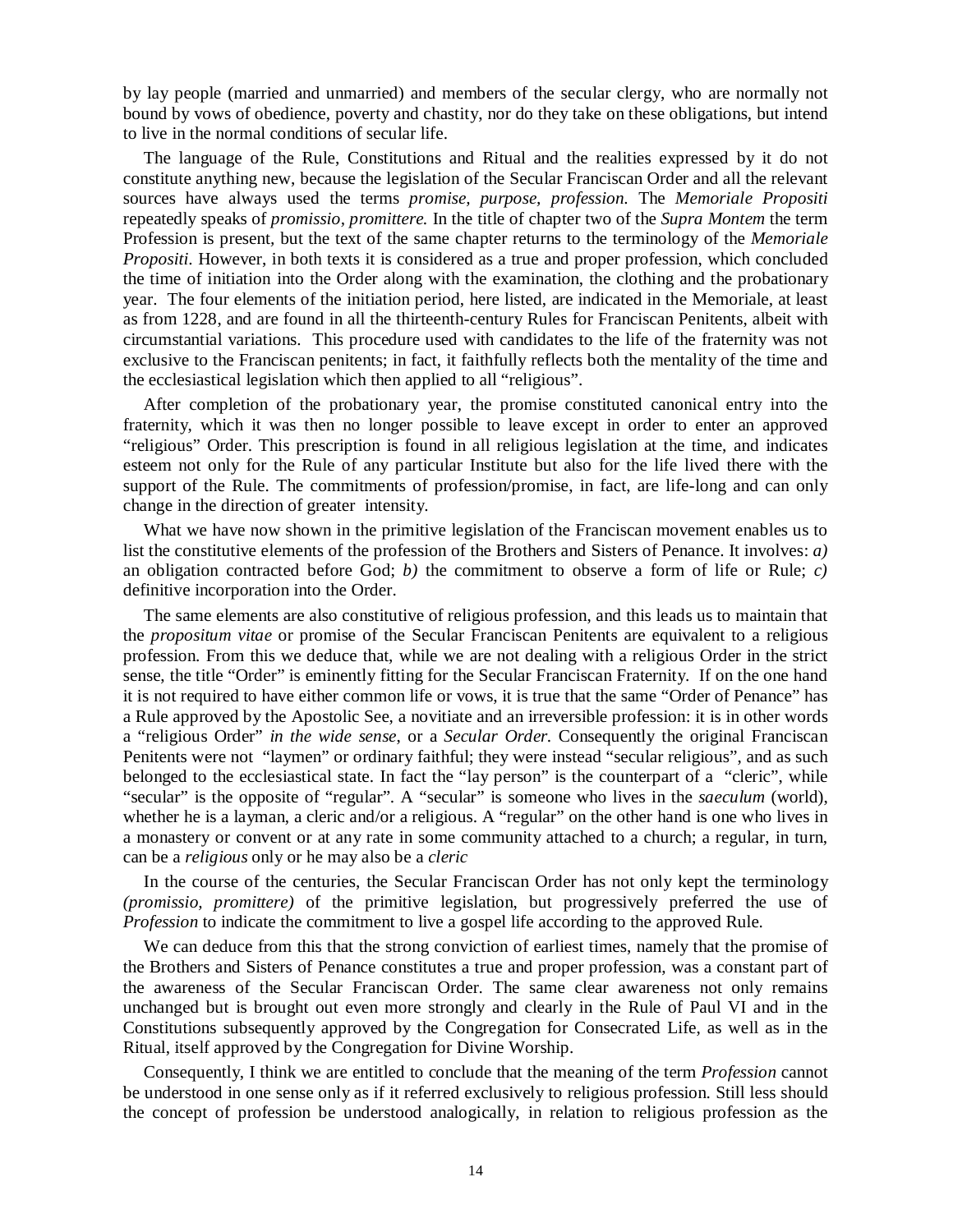principal analogy and other professions, including that of the SFO, as secondary analogies*.*  Actually, one thing is evident in the history of this terminology and of the lay movements such as the Secular Franciscans, and that is that the specific element of profession is not the vows of obedience, poverty and chastity. There is no such thing as profession in its pure state, only profession in a specific religious institution, whether this is religious in the strict sense (an Institute of consecrated life) or a secular and/or lay institute. Thus, profession in the Secular Franciscan Order has the dignity of a *solemn and religious* commitment entered into with God and the Church, and it cannot be considered inferior to that of "religious" – although it remains true that the two professions differ in content, and this difference is due to the multiple action of divine grace in a diversity of charisms.

On the other hand, the Church, by approving with its apostolic authority the basic legislation of the Franciscan Third Order throughout the centuries, has always recognised and validated the Order's sense concerning the value of profession in the Secular Franciscan Order. The SFO is "a lay Order, a true Order" constituting "a school of integral Christian perfection", exactly like any Religious Institute. In this "true Order" a "true Profession" is made, which, while different in content (the vows) from that made in the religious Institutes strictly so called, has a dignity equal to theirs.

#### **13. The promise to live the gospel life**

Our discussion of the meaning of the terminology up to this point brings out the personal aspect: Profession is an action involving the whole person and every human faculty. The immediate reference is necessarily to the human will, because the profession or promise implies determination, a firm decision and commitment. Therefore a first definition of Profession might be this: it is a personal *commitment.* The Rule, Constitutions and Ritual of the Secular Franciscan Order are full of references to this commitment.

From the beginning the Rule states that the Secular Franciscan Order "is an organic union of all Catholic fraternities scattered throughout the world and open to every group of the faithful. In these fraternities the brothers and sisters, led by the Spirit, strive for perfect charity in their own secular state. By their profession they pledge themselves to live the gospel in the manner of St. Francis by means of this rule approved by the Church". (Rule, 2)

Later on, the Rule and then the Constitutions restate the same concept several times, teaching that the commitment assumed by profession is a *commitment of one's life*, it is existential, concrete, encompassing the whole of a person's being and activity; it is not limited to a particular moment, because what is involved is a *life that is wholly committed to and for the gospel.* Therefore, from the moment of profession onwards, it is the gospel which inwardly specifies the life of the Secular Franciscan and commits him/her to the observance of the gospel: profession implies "the will to live the gospel" (*Ritual* 14b).

### **14. After the manner of St Francis**

The second element that distinguishes Profession in the Secular Franciscan Order is its necessary reference to St Francis. What is promised is to live the gospel after the manner of St Francis, following in his footsteps and according to his example and the instructions given by him, which today are gathered together in the Rule of the Secular Franciscan Order.

The constant concern to underline the fact that Secular Franciscans intend to live the gospel *after the manner of St Francis* and by means of *this Rule* authenticated by the Church (*Rule* 2; *Const* 1,3; 8,1), is by no means fortuitous.

Profession in the Secular Franciscan Order therefore has this essential structure: the life of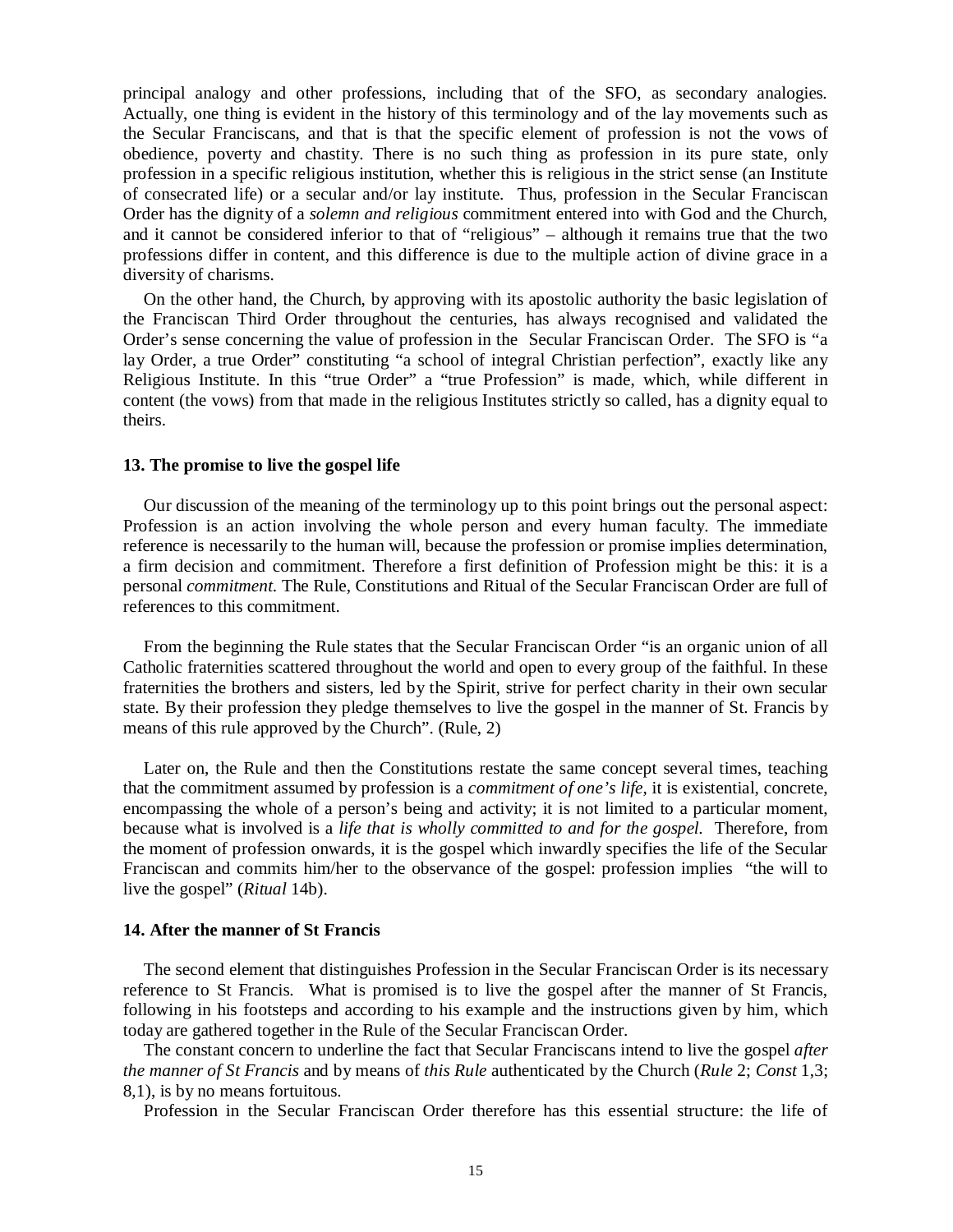Secular Franciscans depends on the gospel, mediated by the inspiration and experience of Francis of Assisi, who from the beginning of his conversion took it as his rule of life and action.

However, we still need to make the point that Francis' intention was simply to return to the *Gospel of Jesus.* Every Franciscan vocation is therefore an *evangelical-Franciscan* vocation*,* not because Francis' experience is intended as a substitute for the gospel, but because the gospel is rendered transparent through the mediation of Francis. So, for Franciscans it is a question of learning from Francis and, like him, of knowing no other rule or life except that of the gospel of Jesus. This mediation by Francis lies at the origin of our vocation.

The Franciscan mediation of the gospel extends to the Rule of the Secular Franciscan Order, to "this Rule" (and to no other), as "authenticated by the Church". Through its approval at the highest level, the Church takes "ownership" of the SFO Rule (the Rule belongs to the Church) and by its authority proposes it to the Secular Franciscans. In this way the Church simply transmits to Secular Franciscans the gospel message of salvation, which is spirit and life for all believers.

Therefore, for those who make profession in the Secular Franciscan Order in order to "attain the perfection of charity in their secular state" (*Rule* 2), the reference to Francis, the Rule and the Constitutions is not an optional matter: it sets the standard, it is the norm. Obviously everything depends on how one understands and lives the Franciscan vocation. A true vocation is one that takes hold of a person's whole being, becomes the very substance of one's being as a person, to such an extent that the individual is unable to think of or define himself except as one who is called to the evangelical-Franciscan life. Rule and Constitutions, are not extrinsic realities to the life of a Secular Franciscan, but are themselves his/her life, on the basis of the gospel. In fact, we ought to speak of a" life" rather than a Rule, thus accepting all the fullness of St Francis' concept. For him, life was to observe the Gospel of our Lord Jesus Christ. He never intended to issue rules for his companions or followers, whether religious or secular; he simply put forward a style of life, one that flowed from the gospel.. Consequently, in his writings, Francis speaks more of "life" than of a Rule ("This is the *life of the Gospel of Jesus Christ,* which Brother Francis asked the Lord Pope Innocent to grant and confirm for him": *Rnb*) and when he says Rule, he sometimes puts Rule and life together (cfr *Rb*). For Francis the Rule is only the gospel, to be lived and observed literally and in its entirety. The saying of the SFO Rule derives from this: "The Rule and *life* of the Secular Franciscans is this: to observe the gospel of our Lord Jesus Christ, following the example of Francis of Assisi» (*Rule* 4).

In conclusion, Profession in the Secular Franciscan Order, as a promise to live the gospel in the manner of St Francis, aims to put before us the radical, light-filled and joyful style in which Francis listens to the gospel and commits himself to live it.

#### **15. Gospel life for discipleship or "following Christ"**

The Preface of the SFO Ritual opens with the following statement:

"Many men and women, married and single, and many members of the diocesan clergy are called by God to follow the way of perfection of the gospel life after the example and manner of Francis of Assisi, to share his charism, and to make it present in the world. *They promise to follow Jesus Christ* and to live the gospel in fraternity by entering the Secular Franciscan Order". (Preface, n. 1).

The Ritual combines the *following of Christ* with the gospel life, because the purpose of observing the gospel is precisely in order to follow Christ. This in fact is the charismatic insight of St Francis: for him, *to follow Christ* depends on the observance of the gospel. Indeed, it was through the gospel that Francis came to know Christ personally, in the same way the Church does when, guided by the Holy Spirit, she recognises Christ in the gospel and welcomes His words and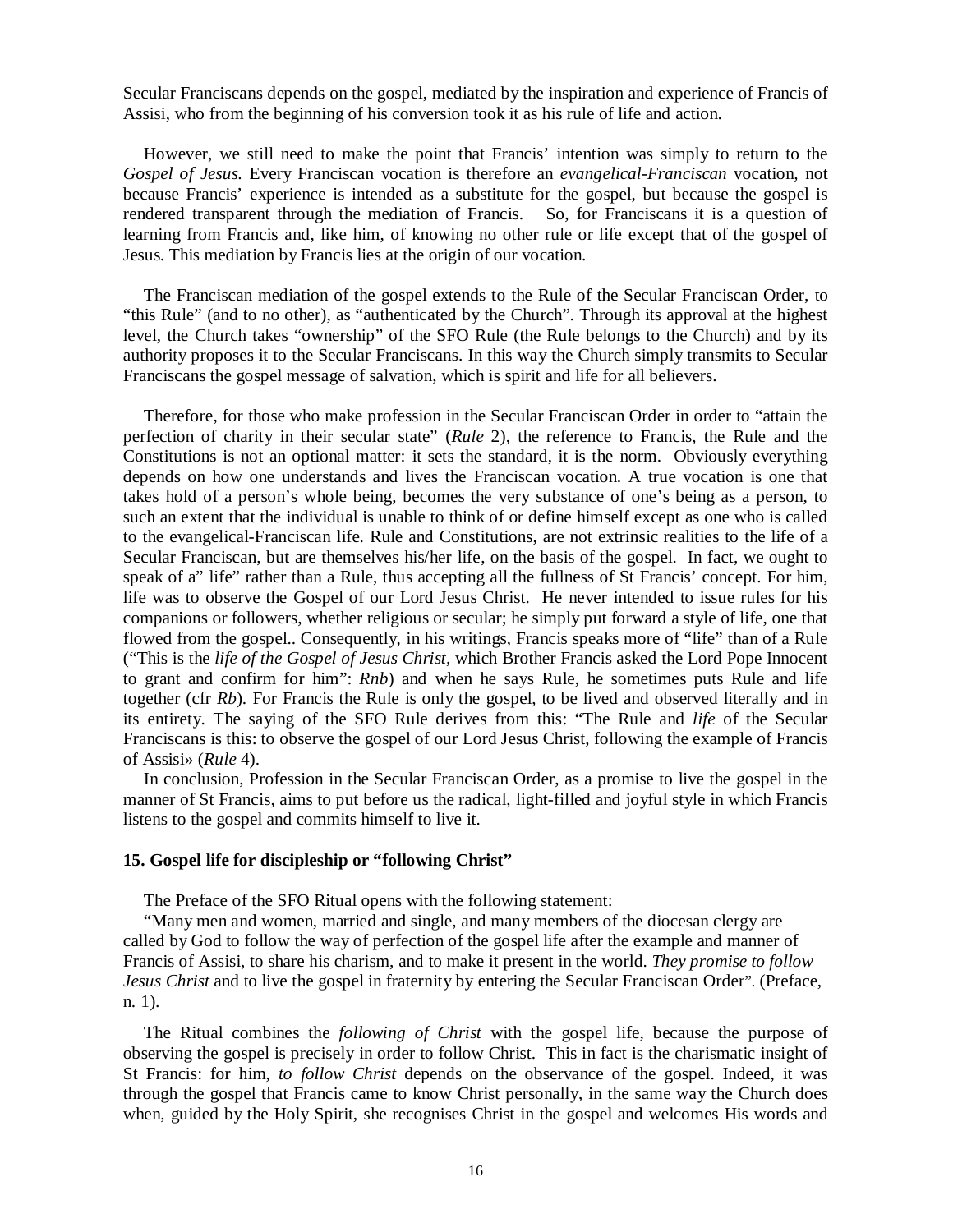deeds with faith.

Therefore the gospel, too, is a *mediation,* in fact it is a *sacramental mediation,* because it gives us the presence of Christ. Anticipating by a few centuries the teaching of Vatican Council II, Francis sensed in the gospel the presence of Jesus Christ. He had a most lively awareness that the Lord spoke to him directly, beyond the limits of space and time, through the biblical word. In that word he saw as it were an extension of the Incarnation of the Word, who manifested to him the divine will and truth. Consequently for Francis, gospel truth is not something to be known, but *a living person to be followed*, a life to be lived in the company of that person, who is Christ. For this very reason Francis, when he instituted his brotherhood, absolutely refused to follow any previous Rule. In accepting the gospel, Francis welcomed the very person of Christ, who spoke to him and invited him to follow Him in all things.. For Francis, what it meant to follow Christ became something extremely concrete: it meant following *Christ's poverty*, following Christ's *humility;* following the life *of Christ;* following the *precepts of Christ;* following the doctrine *of Christ;* following the will *of Christ;* following the goodness *of Christ;* following the spirit *of the scriptures;* following the Good *Shepherd;* following in the *footsteps of Christ.* This last expression had a particular importance for Francis. He found it in the First Letter of St. Peter, but took from the Apostle the urgency of *following in the footsteps of Christ,* since " Christ suffered for you, leaving you an example for you *to follow in his footsteps*"*.* The significance of discipleship is therefore centered upon the arrival on the scene of Christ's life: the suffering and death of the Servant of the Lord, unjustly undergone for the world's salvation. . As for Peter, so also for Francis, *to follow Christ* did not mean repeating the events and gestures of the Lord's earthly life, but rather to structure the whole of one's life on the set of evangelical demands, sharing in and imitating the action of God, who emptied Himself to the point of dying on the cross for the salvation of the world.

#### **16. Discipleship: to be moulded by Christ**

In taking as his model the life of the Lord Jesus, seeing himself always in the mirror of Christ, Francis made such progress that he appeared to all as a "new Adam"; the people acclaimed him as " a new man, come from another world" (*1Cel* 36).

St Francis' first biographers frequently use terms that refer to the *forma* that was to be acquired through imitating Christ, the likeness or shape which Francis wished to imprint on himself and wished to see imprinted on his brothers. Thus we find the terms *transformed, conformed, reform, form*, in the sense of to mould (oneself), educate (oneself). But the most frequently used term is *conformity* to Christ "in all things" (*Fioretti* XIII), especially in the Passion.

Francis had one dominant thought, one unquenchable desire, one constant intention: *to become totally conformed* to Christ. Discipleship in love has no other purpose except to "christify" the whole person. It is entirely geared towards *transforming the lover into an image of the beloved* (*LM* XIII, 2). Francis was "indeed always occupied with Jesus: Jesus he bore in hi heart, Jesus in his mouth, Jesus in his ears, Jesus in his eyes, Jesus in his hands, Jesus in the rest of his members. How often, when he sat down to eat, hearing or speaking or thinking of Jesus, he forgot bodily food" (*1Cel* 115).

It was thus that Francis achieved full conformity with Christ. He himself became fully aware of the fact, so that one day he declared to a group of his companions who exhorted him to read the scriptures: "As for me, I have already made so much of scripture my own that I have more than enough to meditate on and revolve in my mind. I need no more, *I know Christ, the poor crucified one*" (*2Cel* 105).

This was a knowledge of the mystery of Christ by experience, an intimate, mutual merging in love which reached its highpoint in the culminating experience of La Verna, following which "in truth there appeared in him a true image of the cross and of the passion of the Lamb without blemish, who washed away the sins of the world, for he seemed as though he had recently been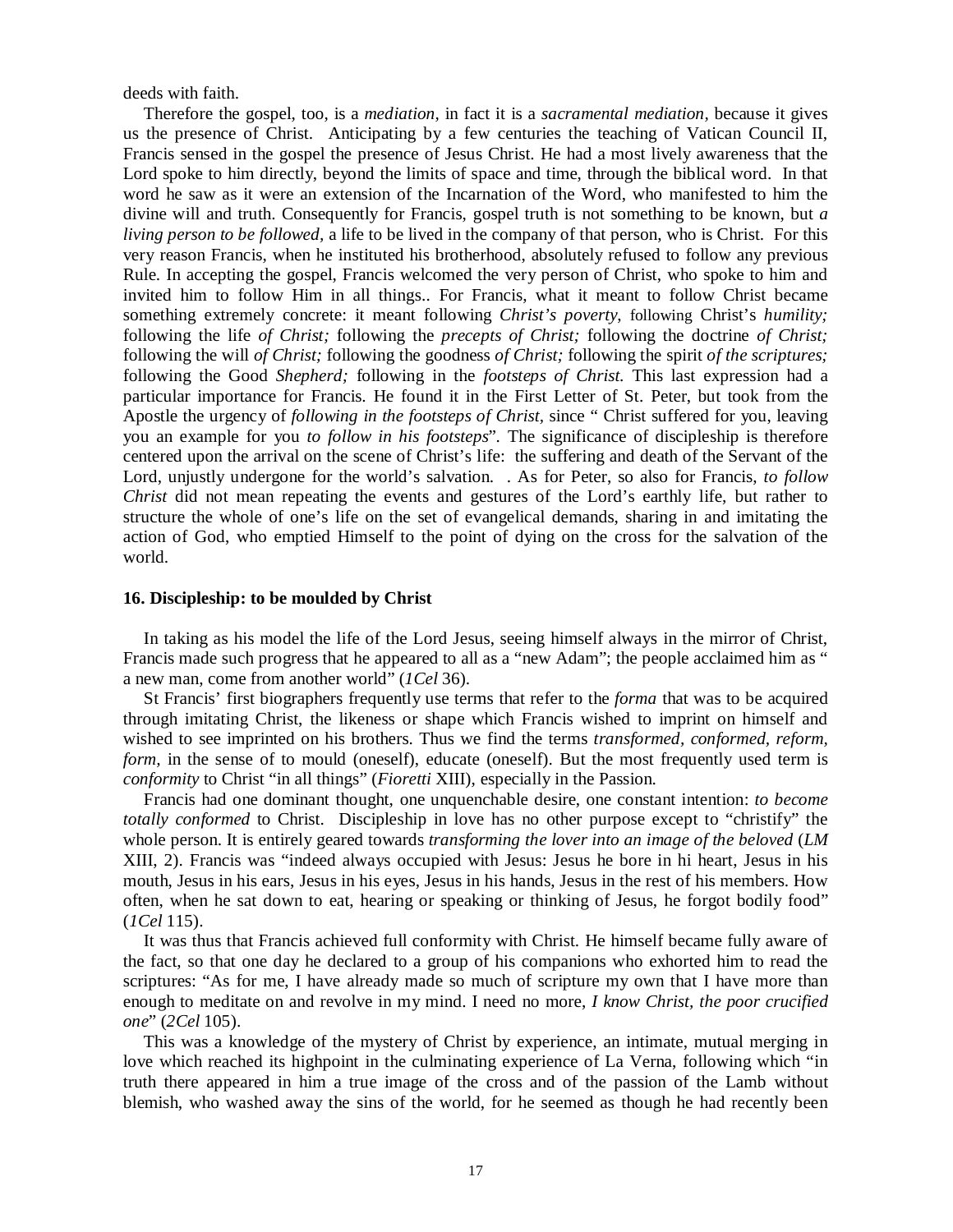taken down from the cross, his hands and feet were pierced as though by nails and his side wounded as though by a lance" (*1Cel* 112).

# **17. Christ. The Book of life**

In the light of the foregoing considerations we can understand the Rule of the Secular Franciscan Order, when it says that St Francis of Assisi "made Christ the inspiration and the centre of his life with God and with people". This is an implicit exhortation to those who make profession in the Secular Franciscan Order, so that they my do the same.

But the Rule also offers a wonderful Christological proclamation, which casts light on the lives of all those who commit themselves by profession to observe the Holy Gospel in order to follow Jesus and remain in permanent, life-giving communion with Christ, who without complaint, freely gave Himself up to death and after His sufferings entered into the glory of the Father. In fact, "Christ, gift of the Father's love, is the way to Him, is the truth into which we are guided by the Holy Spirit, and the life which He came to give in abundance" (73),

This marvellous statement, placed right at the beginning of the Rule, ought to rouse the secular brothers and sisters to contemplate lovingly the "gift of the Father's love", constantly directing their gaze towards Jesus. It should also encourage them to assess their lives constantly against the standard of Him who is the way, the truth and the life.

As for Francis, so for Secular Franciscans, Christian discipleship is born of love for Him, a love so total and radical that they are brought to imitate the person of the beloved, and to a union with Him whereby they are con-formed to Him who is the object of their love. The Rule proposes just such a programme when it states (in n. 10):

 "Uniting themselves to the redemptive obedience of Jesus, who placed his will into the Father's hands, let them faithfully fulfill the duties proper to their various circumstances of life. Let them also follow the poor and crucified Christ, witness to him even in difficulties and persecutions".

The Rule is echoed by the Constitutions, which take up the Bonaventurian theme of "Christ as the "Book" of life. Profession in the Secular Franciscan Order commits a person to study in the school of Christ, who is "the book of Wisdom, written from within the heart of the Father, since He is the art of almighty God; it was written externally, when it became flesh" (St. Bonaventure). Indeed:

"Christ, poor and crucified", victor over death and risen, the greatest manifestation of the love of God for humanity, is the "book" in which the brothers and sisters, in imitation of Francis, learn the purpose and the way of living, loving, and suffering. They discover in Him the value of contradictions for the sake of justice and the meaning of the difficulties and the crosses of daily life. With Him they can accept the will of the Father even under the most difficult circumstances and live the Franciscan spirit of peace, rejecting every doctrine contrary to human dignity" (Const. 10).

In conclusion, for Secular Franciscans, to follow Christ is to be conformed to Him; it means to carry out the commitment involved in the profession to observe the gospel in the manner of St Francis by living all the demands of the gospel to its very depths, to the very end, including death, and thus to open oneself to receive the promises proclaimed by the gospel itself.

### **18. Profession in the SFO and the evangelical counsels**

We have already considered how the terms *Profession, Purpose* and *Promise* normally refer to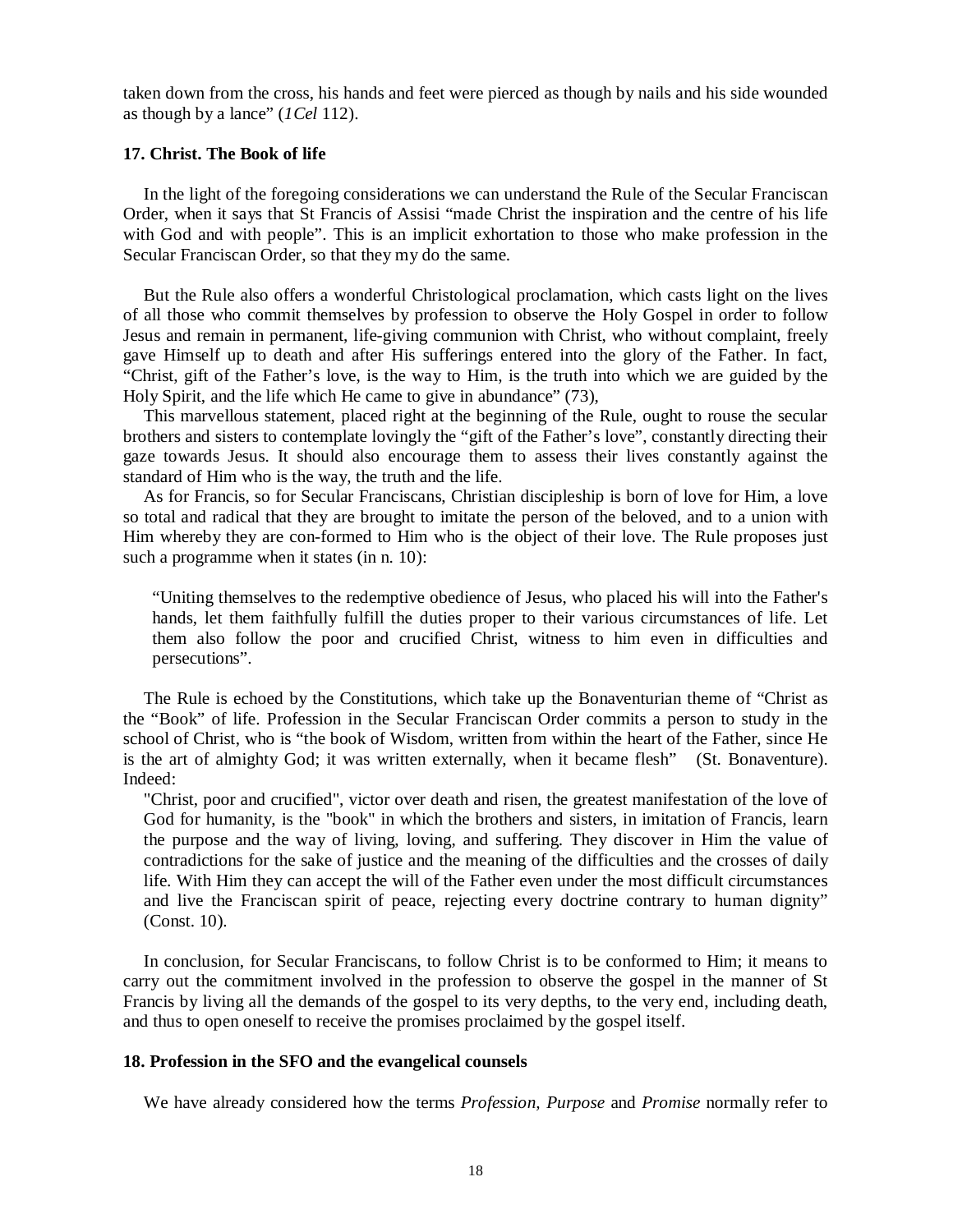religious, who by profession publicly and in a stable form embrace the state of perfection in conformity with the evangelical counsels, which they commit themselves to follow by observing the three vows of chastity, poverty and obedience. Secular Franciscans do not take vows, but the lifeproject of the Secular Franciscans enshrined in the Rule and Constitutions propose for them a kind of ascetical way by which they can live according to the form, or mould, of the holy Gospel: the way of the "evangelical counsels", so that they may be obedient, poor and docile to love.

The fundamental legislation of the Secular Franciscan Order refers to the magisterium of Vatican II regarding the ways and means by which the faithful may achieve sanctity:

"The holiness of the Church is fostered in a special way by the observance of the counsels proposed in the Gospel by Our Lord to His disciples." (LG 42c).

The Council speaks of a multiplicity of counsels, which cannot therefore be restricted to the three counsels which religious profess by vow. In fact, all the Lord's disciples are called to the perfection of charity; all must welcome the commandment of love. The evangelical counsels find their natural context within that commandment, within the unlimited spheres in which love can be exercised, so that love takes on the character of a need or requirement. The gospel counsels serve to express a more intense thrust of love, which translates into concrete choices in everyday life that go far beyond the limits of a precept: "no-one could fulfil the precept of charity if (s)he did not wish to love God more than (s)he does" (St Thomas).

However, here we cannot fail to point out how the teaching of the Rule and Constitutions of the Secular Franciscan Order about the evangelical counsels is structured around the classic triad of obedience, poverty and purity of heart (cfr. Rule 10-12; Const 10; 12,2; 15). In the logic of the universal call to holiness, the practice of these three counsels is also open to all the Lord's disciples: all, in fact, within the specific condition that is proper to each, are called to the *following of Christ,*  to have his very sentiments and walk in his footsteps in very concrete ways.

Consequently, the Rule and Constitutions do not start with abstract considerations about obedience, poverty and purity of heart, but flow from an attentive, loving gaze that is fixed on Christ.

Therefore, like their Father and Founder, Secular Franciscans, too, are called to imprint Christ on their hearts and to be inwardly conformed to Him.

The legislation of the Secular Franciscan Order is profoundly in harmony with the experience of Francis and depends upon it, because the vocation of the Secular Franciscans depends on the vocation of Francis.

Hence we can see how the three counsels are founded upon the gospel beatitude of poverty, and why the Poverello characteristically uses a certain terminology, because all is *expropriation,* all is to do with living a poor men and women. Poverty leads to freedom, and this makes us available and open to a love that is ever more vast and profound. And it is precisely on the foundation of *total availability* that the demand to *live the evangelical counsels* is rooted, even in the secular Christian life. Availability, understood as an interior attitude, includes the spirit and profound content of virginity, poverty and obedience. It presupposes that one loves Christ more than oneself, and above all other goods and persons, always, at every moment, without any possible reservations; there is no room for dispensations or discounts. In this total availability there are no degrees, because faith in Christ means being open to everything, taking on a commitment of absolute seriousness.

#### **19. The original penitential identity**

The gospel message opens with a call to conversion: "The time has come, the kingdom of God is at hand; repent, and believe the Good News" (Mk 1,15). The penitential dimension is at the heart of the Gospel and is essential to the evangelical life. For this reason Secular Franciscans, promising to live the gospel, in virtue of their original charism commit themselves to live a penitential life. As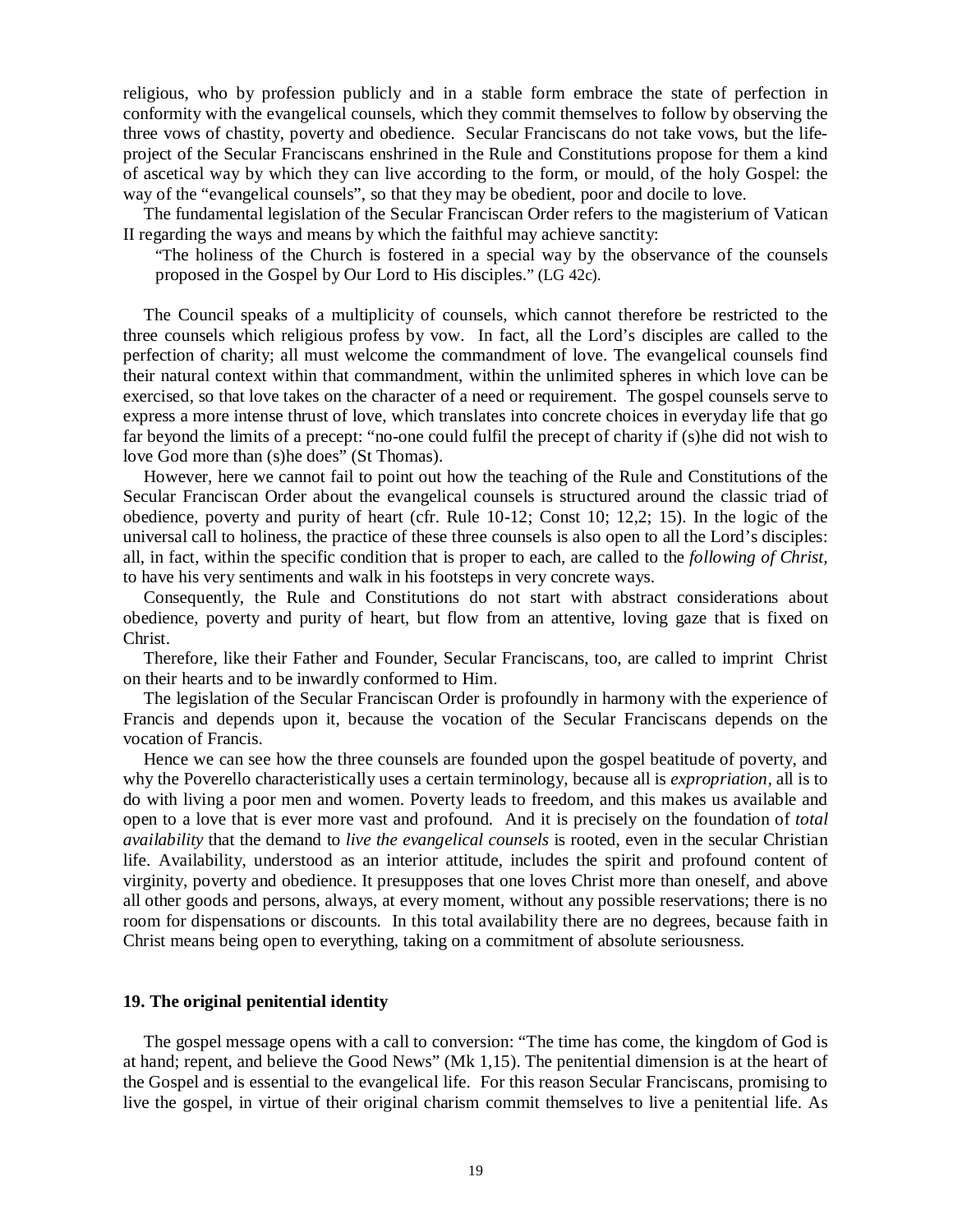we have already stressed, they promise to live the gospel *in the manner of St Francis* and by means of *this Rule* authenticated by the Church (*Rule* 2; *Const* 1,3; 8,1).

But "The present rule, succeeding *Memoriale Propositi* (1221) and the rules approved by the Supreme Pontiffs Nicholas IV and Leo XIII, adapts the Secular Franciscan Order to the needs and expectations of the Holy Church in the conditions of changing times". (*Rule* 3). This text expresses the link between the present Rule and the previous legislation of the SFO: the Rule is part of that fruitful history of the secular Franciscan movement over many centuries, going back to its original inspiration, expressed in the "new laws of penitence" (*LM* 6) given by Francis. Most probably these "new laws" coincide in whole or in part with the Letter *to the Faithful*. It was precisely thanks to these "new laws" that the Penitents, too, rose to a state of "not mediocre perfection" (Julian of Spires, *Life of St Francis*). This is why the *recensio prior* (first version) of the *Letter to the Faithful* has been inserted as a Prologue to the new Rule, under the title of an "Exhortation of St Francis to the Brothers and Sisters of Penance", rightly considered to be the source and inspiration of the entire tradition and spirituality of the SFO. In both versions (*prior* and *posterior*) of the *Letter*, insistently and as the most natural thing in the world, Francis asks of lay people who wish to follow him a radical form of Christian life, striving to obtain from them a renewed life *according to the form of the holy Gospel*. Rarely has the Franciscan form of life, which had to unite the Lesser Brothers, the "Poor Ladies" and the "Brothers and Sisters of Penance", been presented in such a clear, broad and profound way as in this *Letter*. By the working of the Spirit of the Lord, here the values of a purely natural human life – the earthly life led by nearly all Christians, despite the Gospel and the Sermon on the Mount - are radically changed. Francis uncompromisingly requires of those who follow him that which in Christianity is most radical and "against nature". With a surprising naturalness, instead of the "spirit of the flesh" – the selfish, authoritarian, self-exalting human ego - he places "the Spirit of the Lord", in other words, thinking, wishing, willing, living and acting in accordance with the authentic gospel. This way of living is "Metanoia", it is "to do penance" as Francis intended it! This is the wellspring of penance understood in the Franciscan sense. Therefore Secular Franciscans:

 "United by their vocation as *brothers and sisters of penance*, and motivated by the dynamic power of the gospel, (should) conform their thoughts and deeds to those of Christ by means of that radical interior change which the gospel itself calls *conversion*. Human frailty makes it necessary that this conversion be carried out daily." (*Rule* 7).

### **19. Secularity**

The perspective of the evangelical counsels, as shown by the Rule and Constitutions, and the consecration highlighted by the Ritual, cannot lead one to the conclusion that tertiaries are religious living in the world. Secular Franciscans, in fact, do nor oblige themselves by vow to live the evangelical counsels.

We must however repeat that the programme of radical gospel living is for everyone, for all Christians, while religious are called to structure that life in a permanent and visible way, by renouncing some human values in order to concentrate on the values that lie at the origin of the Christian life itself. These originating values are basically those to which the Church must constantly return in order to understand herself and to keep faith with her own mystery.

The irreplaceable role of religious in the Church lies at the level of their essential "sign value", while religious vows are essentially at the service of the entire Christian life. which should be considered precisely as a "state of the evangelical counsel".

In any case, in order to avoid any possible misunderstanding, the Ritual of the Secular Franciscan Order expressly speaks of "consecration that is lived in the world, and of "the will to live in the world and for the world" (Preface, 14a,d). Furthermore, the Rule from the beginning is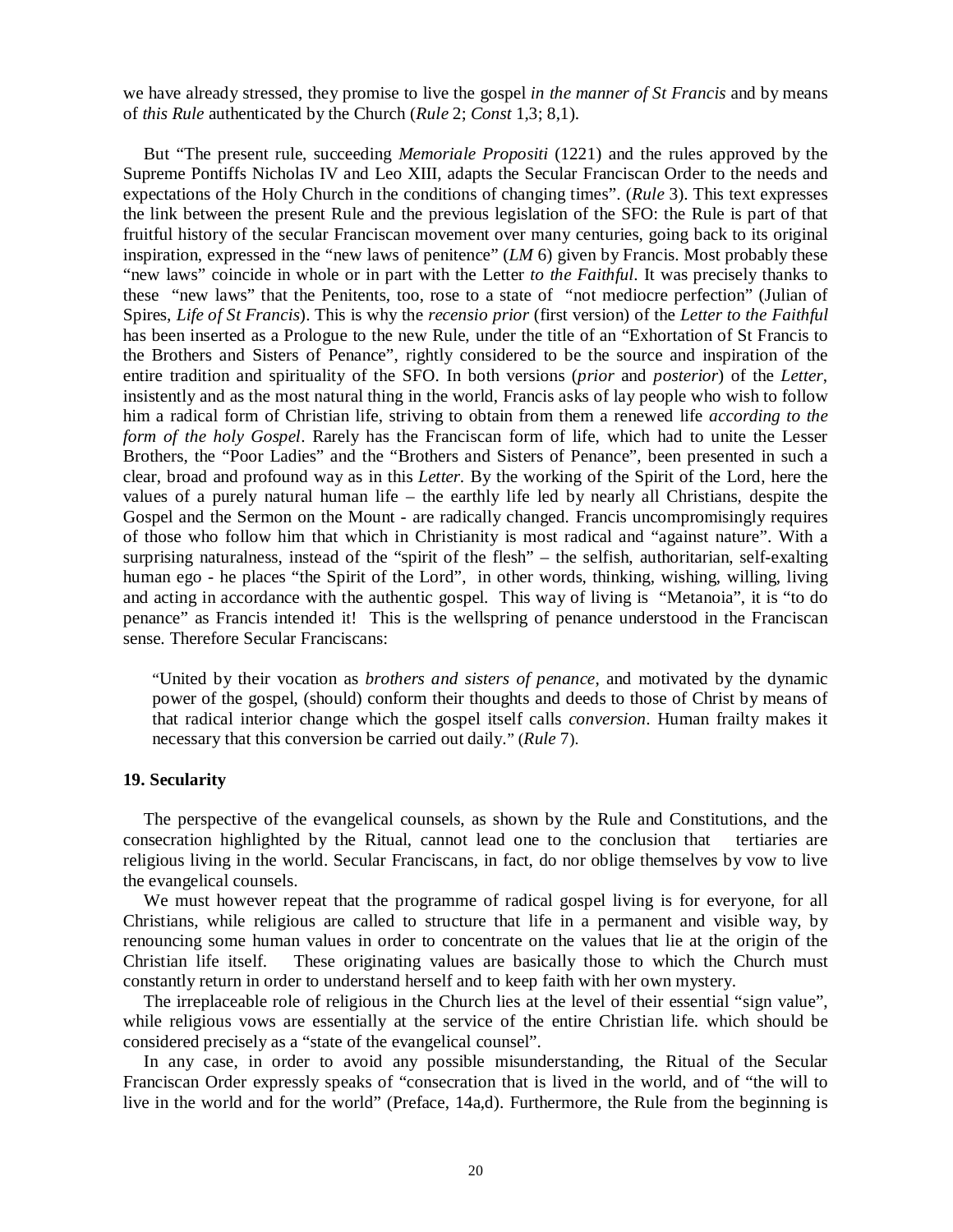concerned to specify the sphere in which the Brothers and sisters of the Secular Franciscan Order, impelled by the Spirit, intend to achieve the perfection of charity: *in their own secular state* (Rule 2).

*Secular state* or *Secularity* and *world* are therefore two co-ordinates that are essential for an understanding of the specific identity of Secular Franciscans and their particular mission which flows from profession.

S*ecularity,* first of all, indicates an existential and sociological condition: it is being in the world as human creatures and as communities of men and women. As such it is one of the dimensions of being human, including the relationships, geographical, cultural, and social, in which one is born and lives. Secularity is given from birth, independently of an individual's free choice. *You do not become secular, you are born so*.

But there is also a theological dimension to secularity. In that sense it is the conscious assumption of one's native condition in order to make it the specific "sign" and "place", the qualifying dimension of one's own vocation, an acceptance of the "already" and the "not yet" of the *eschaton* of Christ and the Church. From this point of view, secularity flows from the acceptance of God's intervention in human history and of His "becoming", and is expressed as recognition of a world (*saeculum*) in which the Spirit is at work to "recapitulate" all things in Christ. At this level secularity is no longer just a fact of birth, but indicates the free choice of those who, in faith, intend to place their whole lives at the service of the Kingdom of God. The existential and sociological condition thus assumes a theological significance: it becomes a specific way in which to realise and give witness to salvation. In this sense, too, it is legitimate to speak of a "secular state that is consecrated to God", placed into His hands as a tool which can be used to affirm salvation in the world.

The world itself in its turn assumes theological significance. In the light of *Gaudium et Spes,* the world is "the whole human family along with the sum of those realities in the midst of which it lives; that world which is the theatre of man's history, and the heir of his energies, his tragedies and his triumphs; that world which the Christian sees as created and sustained by its Maker's love, fallen indeed into the bondage of sin, yet emancipated now by Christ, Who was crucified and rose again to break the strangle hold of personified evil, so that the world might be fashioned anew according to God's design and reach its fulfilment". (GS 2).

The being and action of the laity and of Secular Franciscans take place in this context of "the world". Living in the world, they are geared towards the perfection of charity and commit themselves to the sanctification of the world, working within the world.

Secular Franciscans, together with all the lay faithful, are called to live their lives in the ordinary situations of the world, and within the specifically "worldly" sphere they share in the Church's mission of evangelisation.

Starting from these premises, which are founded on the mystery of the Incarnation and on the intrinsically "worldly" character of the entire people of God, we can understand the specific mission of the laity and of Secular Franciscans. "What specifically characterizes the laity is their secular nature...But the laity, by their very vocation, seek the kingdom of God by engaging in temporal affairs and by ordering them according to the plan of God. They live in the world, that is, in each and in all of the secular professions and occupations. They live in the ordinary circumstances of family and social life, from which the very web of their existence is woven. They are called there by God that by exercising their proper function and led by the spirit of the Gospel they may work for the sanctification of the world from within as a leaven. In this way they may make Christ known to others, especially by the testimony of a life resplendent in faith, hope and charity. Therefore, since they are tightly bound up in all types of temporal affairs it is their special task to order and to throw light upon these affairs in such a way that they may come into being and then continually increase according to Christ to the praise of the Creator and the Redeemer". (LG 31).

"What specifically characterizes the laity is their secular nature....to seek the kingdom of God by